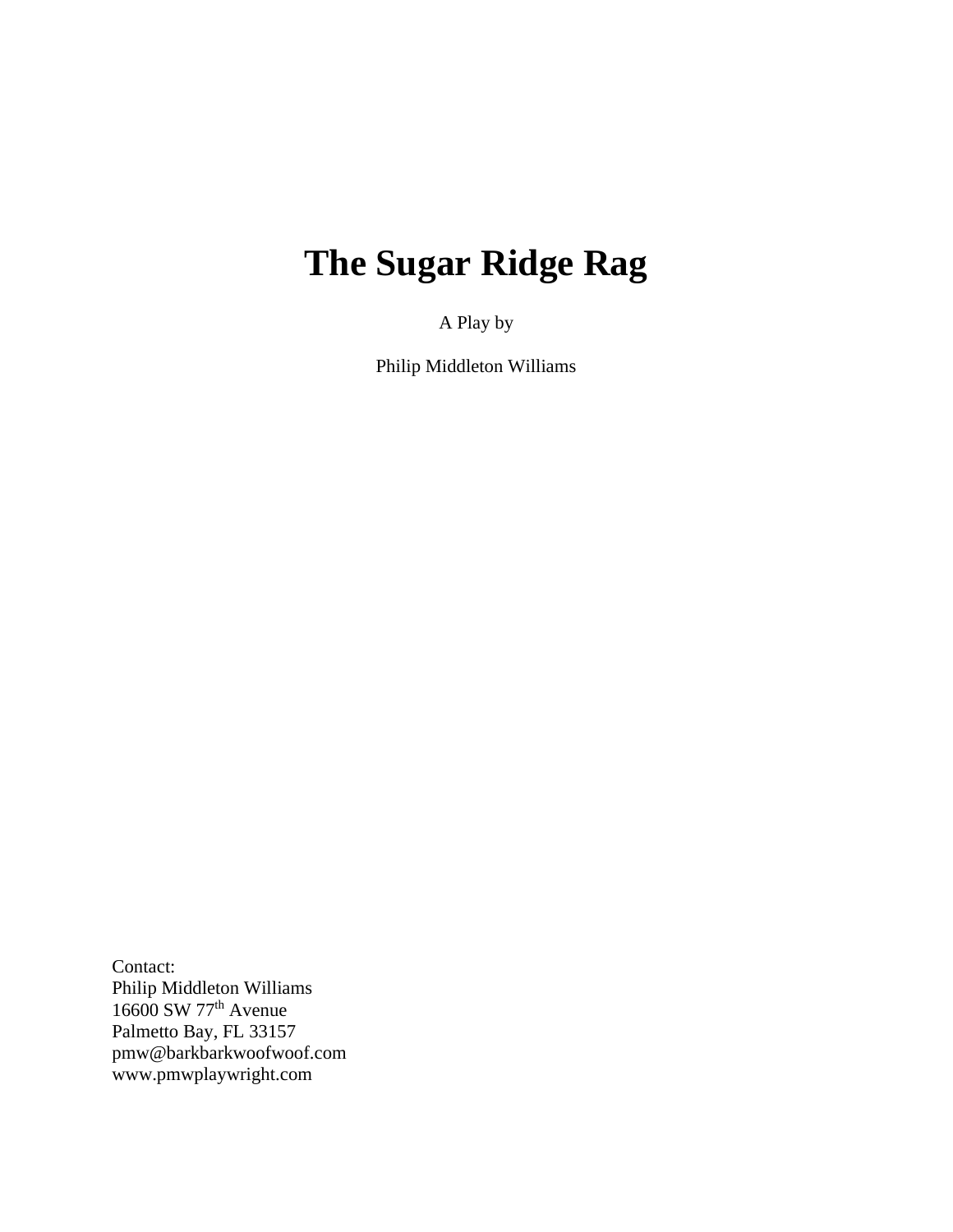# **CHARACTERS:**

PETE GRANGER: Age 17. Well-built; headstrong. DAVE GRANGER: Age 17. Pete's identical twin. Muscular, determined. DEB GRANGER: Late 30's. Their mother. Pragmatic and protective. HAL GRANGER: Late 30's. Their father. Stoic, but not invincible.

## **PLACE and TIME:**

The Granger home in Sugar Ridge, Ohio, and various times and places from May 5, 1970 to May 4, 1975.

**THE SUGAR RIDGE RAG** was first presented by LAB Theater Project in Tampa, Florida, on April 28, 2022. It was directed by Caroline Jett; Peter Zaliniak, assistant director. The setting and lights were by Owen Robertson; set dressing, scenic artistry, and stage management by Beth Tepe-Robertson; sound design by Catherine Hagner; costumes and prop design by Vanessa Reynolds. Videography by Kristy Pike. Original music by Miles Randolph. The cast, in order of appearance, was as follows:

### **PRODUCTION NOTES:**

Pete and Dave Granger are identical twins. For purposes of casting, the actors do not have to be identical, but they should bear a strong resemblance in size and appearance.

The music cues in the play are Scott Joplin piano rags and should be played on a solo piano, not orchestrated, and played as scored. The music itself is in the public domain and is available in sheet music form. Recordings such as those by Joshua Rifkin on the Nonesuch label are protected by copyright and can only be used with permission or by license. It is the responsibility of the producers to obtain the rights to use any recorded material and pay the licensing fee.

"The Sugar Ridge Rag" was composed by Miles Randolph. The program must note "Original music by Miles Randolph."

Subsequent productions must include this note in the play program: "Originally produced by LAB Theater Project."

#### Copyright © 2022 by Philip Middleton Williams

No part of this play may be produced or reproduced in whole or in part unless permission is granted by the playwright or his designated agents.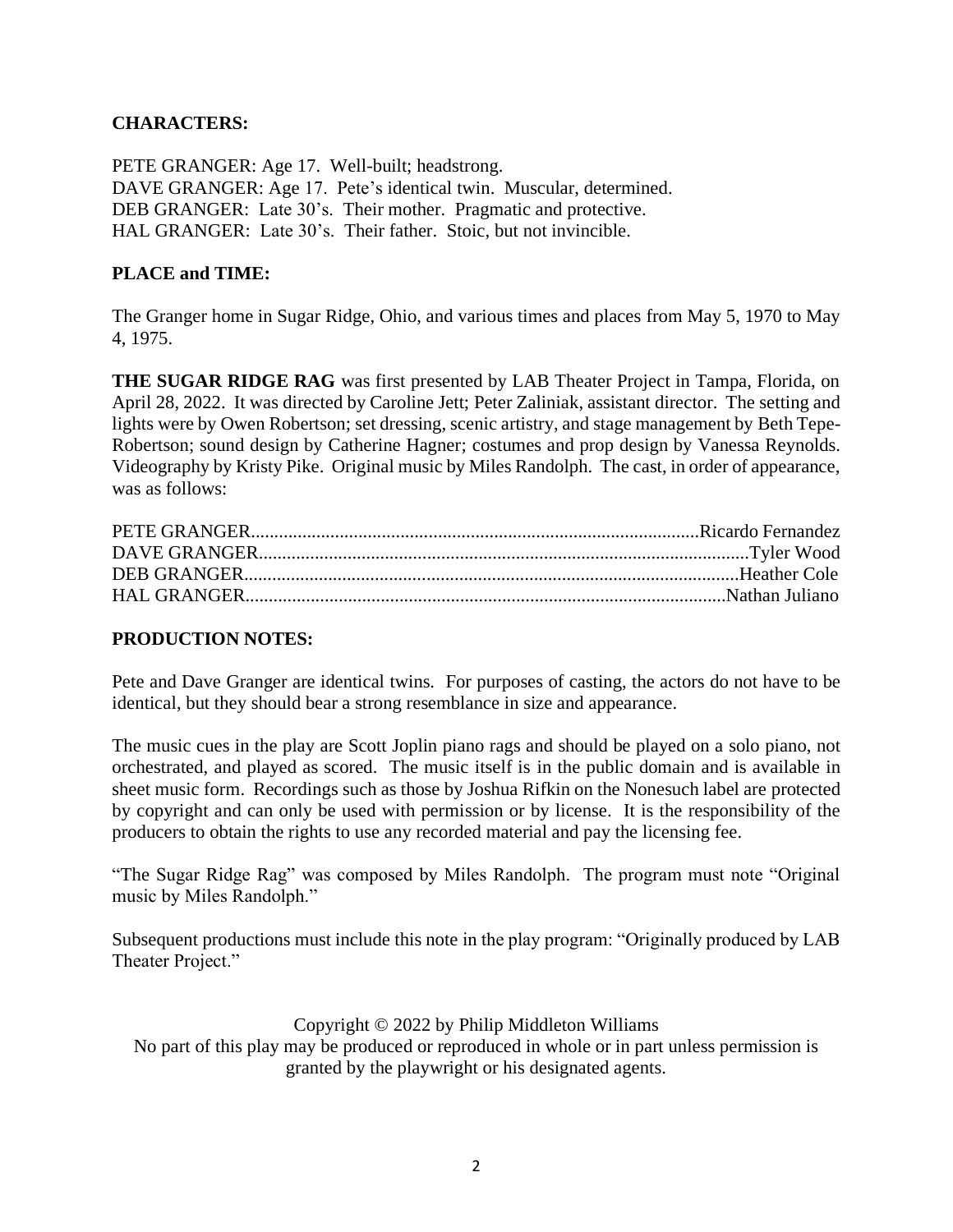### **The Sugar Ridge Rag**

*The scene is a house in rural northwest Ohio, depicted in three simple settings. Upstage Center is an upstairs bedroom with a bunkbed next to the window that looks out over the farm fields. A small dresser/nightstand is under the window, and there's a radio/alarm clock on top next to a small bedside lamp. A small study desk with a chair completes the room. This is the twins' room. Stage Right is the living room, depicted by a pair of easy chairs with a table and lamp between them, and an old upright piano against the SR side. Stage Left is the kitchen, depicted by a kitchen table with four chairs around it and a kitchen counter, sink, stove, and refrigerator. The appliances are old-fashioned – perhaps from the 1960's – but still in good condition. A rotary wall phone is mounted over the counter, and a wooden bench on the on-stage side indicates a place to sit next to the back door. Down Center is an open area. It is empty, and it can depict any place that doesn't require being in the house.*

*At rise, the stage is dark except for faint light coming in through the bedroom window. It is the morning of May 5, 1970. Two people are asleep in the bunkbed. These are the twins, PETE and DAVE. They are seventeen and about to graduate from high school.*

*A faint solo piano is heard playing a simple and slow beginning of Scott Joplin's "The Maple Leaf Rag." It sounds as if it is being played by someone who is just learning to play the piece. After a few bars it fades away. PETE, in silhouette, sits up in the lower bunk and turns on the radio.*

RADIO: This is WJR Detroit, your home for Tiger baseball. It's seven o'clock. Now the news for this Tuesday May  $5<sup>th</sup>$ . It's currently 69 degrees in Detroit with anticipated storms this evening from the west. There's more information this morning about the four students shot and killed at Kent State University yesterday. Reports are coming from witnesses...

(*PETE turns the volume down so the announcer is barely audible. He listens for a moment. DAVE, in the upper bunk, stirs.*)

DAVE (*sleepily*): Hey.

PETE: Hey, twin.

DAVE: Tigers win last night?

PETE: Lost eight to five against the Twins.

DAVE: Damn.

PETE: They were up against Tiant<sup>1</sup>. He's five and oh. Not a chance.

DAVE: Well, it's only May. Season's just getting started.

PETE: Yeah, I guess so.

<sup>1</sup> Pronounced "Tee-ahnt."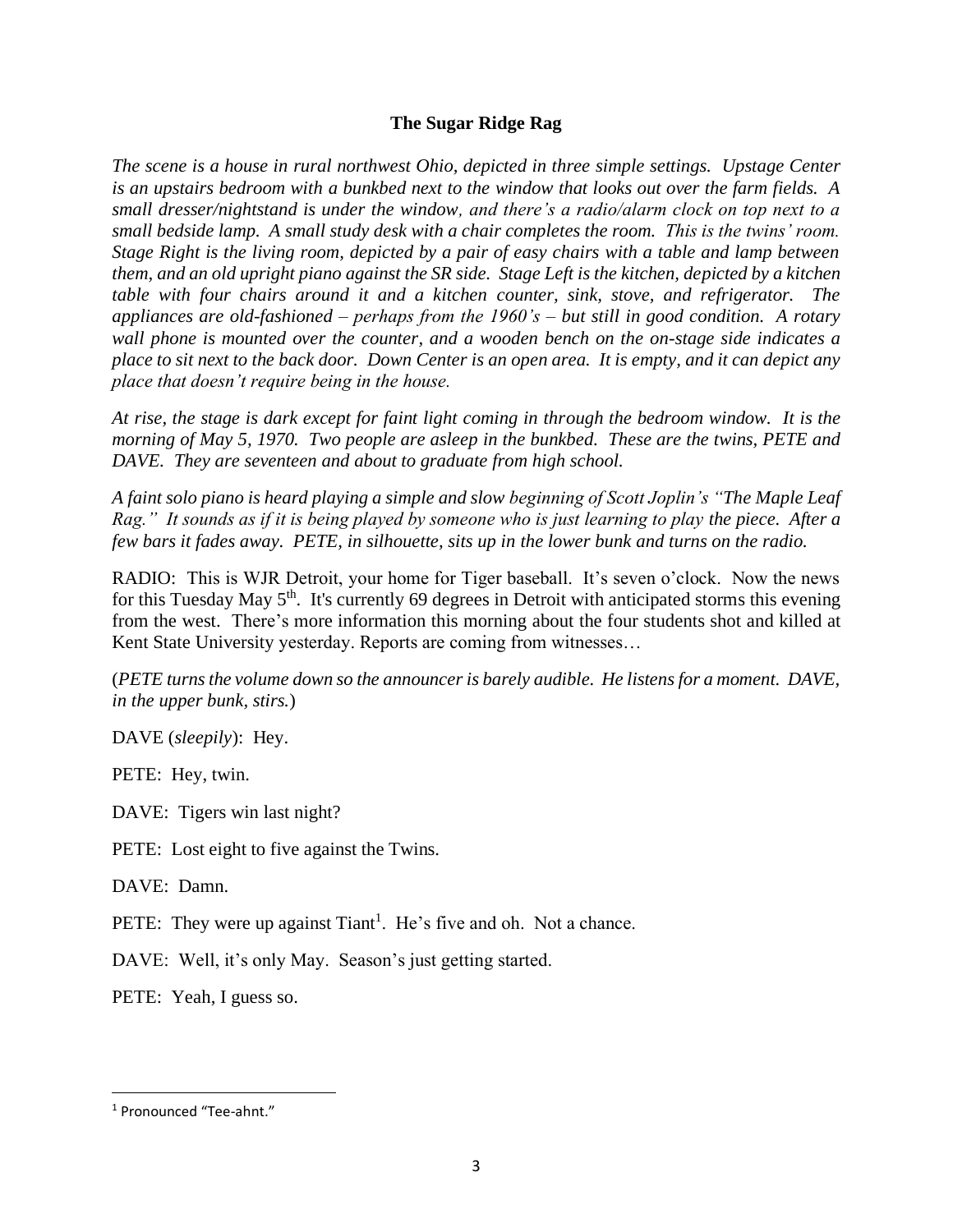(*PETE turns on the bedside light, revealing him to be wearing a t-shirt and boxers. DAVE throws back the covers, showing him dressed the same. Both boys are in good physical shape, although DAVE carries a bit more muscle than PETE.*)

DAVE: Hmph. Anything else going on?

PETE: Nah, just a lot of coverage about the shooting at Kent State yesterday.

DAVE: They say what really happened?

PETE: Sounds like there was a demonstration against the war, someone threw something at the guardsmen, someone shot, and four kids are dead.

DAVE: Fuck. Arrest anyone?

PETE: Like who?

DAVE: Like the guy who threw the rock, maybe?

PETE: Maybe they should arrest the guy who shot back.

DAVE: They were probably scared shitless.

PETE: Right, a bunch of college kids waving signs are a real threat to the Ohio National Guard carrying rifles.

DAVE: Not saying that, twin. What I'm thinking is those guardsmen are probably undertrained and  $-$ 

PETE: And they shouldn't be out there with live ammunition to contain a peaceful demonstration.

DAVE: Goddam hippies.

(*PETE glares at DAVE, but DAVE grins and flashes the peace sign, and PETE chuckles and shakes his head.*)

PETE: All we are saying is give peace a chance.

(*They both giggle-snort, then playfully bat at each other as they exit to go to the bathroom and get ready for school. As they do this, the lights cross-fade to the kitchen area. DEB, the boys' mother enters. She is in her late thirties, dressed in a nurse's uniform. She puts coffee mugs, cereal bowls, cereal and a coffeemaker carafe on the table.*)

DEB: Boys! Let's go.

PETE (*off*): Coming.

DAVE (*off*): On the way.

(*HAL enters. He is the boys' father, dressed in work clothes. He is carrying a newspaper which he puts on the table and pours a cup of coffee. He looks at the paper, shakes his head, and sits down.*)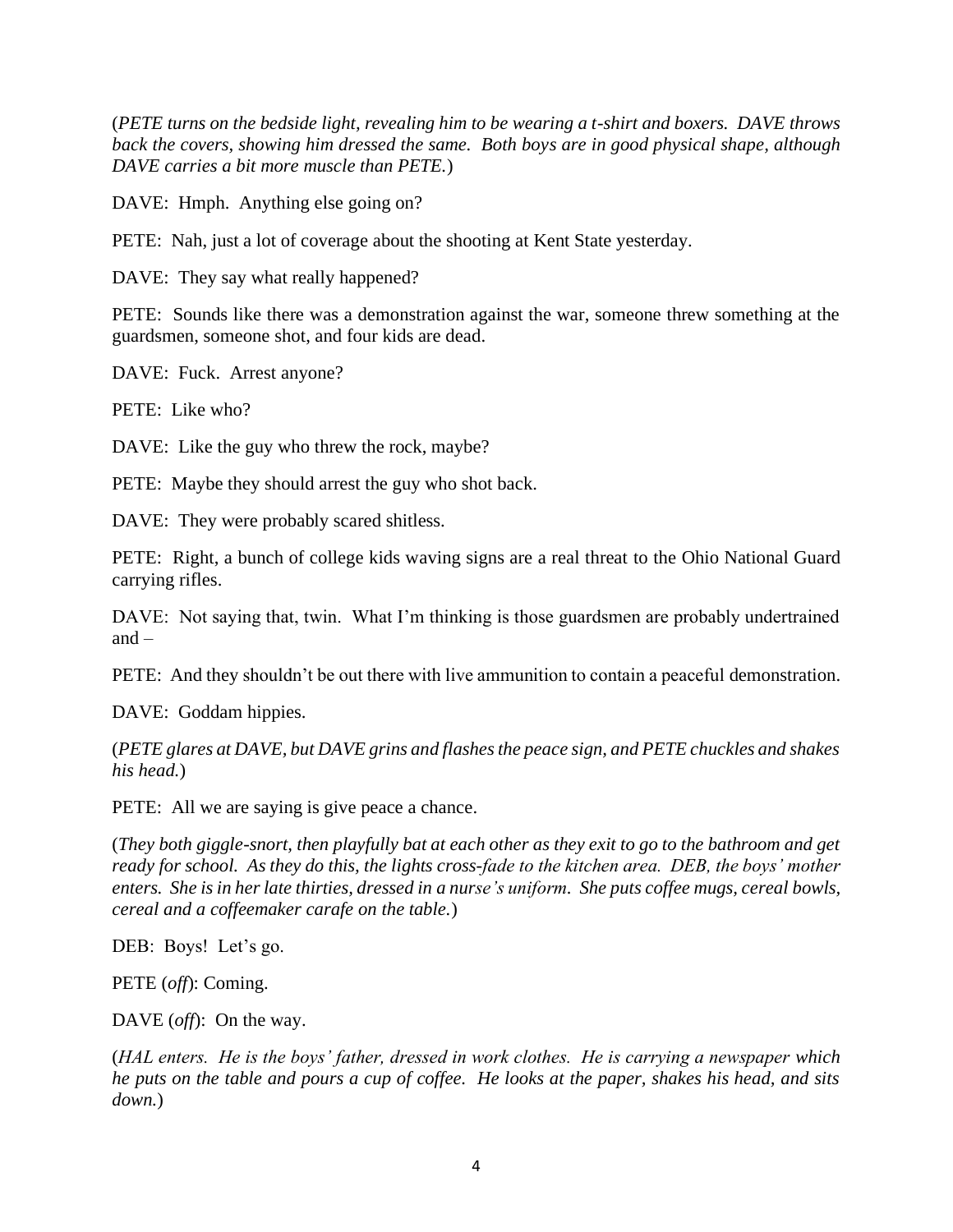HAL: What a waste.

DEB: What?

HAL: Those four kids.

DEB: I know.

HAL: I'm sure I'll get an earful down at the Vee tonight. "Liberal commie pinko fairies" and shit.

DEB: So, don't go.

HAL: I have to. It's the monthly meeting and I'm the vice-commander. And the VFW is starting a major push for more money for the V.A. from Congress. I gotta be there to start the letter-writing campaign. And it's spaghetti night. You and the boys wanna come?

DEB: We'll think about it. Davey has his cadet camp physical today. Can you drop him off after school? I'll bring him home.

HAL: Pete can take him.

DEB: No, he has to stay after for the recital rehearsal. He's got a solo.

HAL: Remind me again why we dropped fifteen hundred bucks on that '65 Mustang.

DEB: I don't want Davey driving after he has a blood draw.

HAL: Well, the dinner starts at seven, so let me know if you're coming.

DEB: I will. (*To off stage.*) Boys! Move it! (*To HAL.*) Where are you going today?

HAL (*like a game show host*): Ladies and gentlemen, today we are taking you on a fascinating journey as we survey the scenic highways and byways of Wood County for the ever-popular Ohio Department of Transportation. Specifically, that exciting stretch of US 25 between Cross Creek and Devil's Hole Road.

DEB (*deadpan*): That sounds amazing.

(*PETE and DAVE enter, dressed in school clothes: khaki slacks and blue button-down shirts. They take their seats at the table and pour out cereal.*)

HAL: Your tax dollars at work. Good morning, boys. How'd they do?

PETE: Lost eight to five to the Twins.

HAL (*playfully*): You two guys beat the Detroit Tigers? I'm impressed.

DAVE: I wish.

DEB: Davey, this is your last meal before your check-up today. From now on just water until you see Dr. Fraser.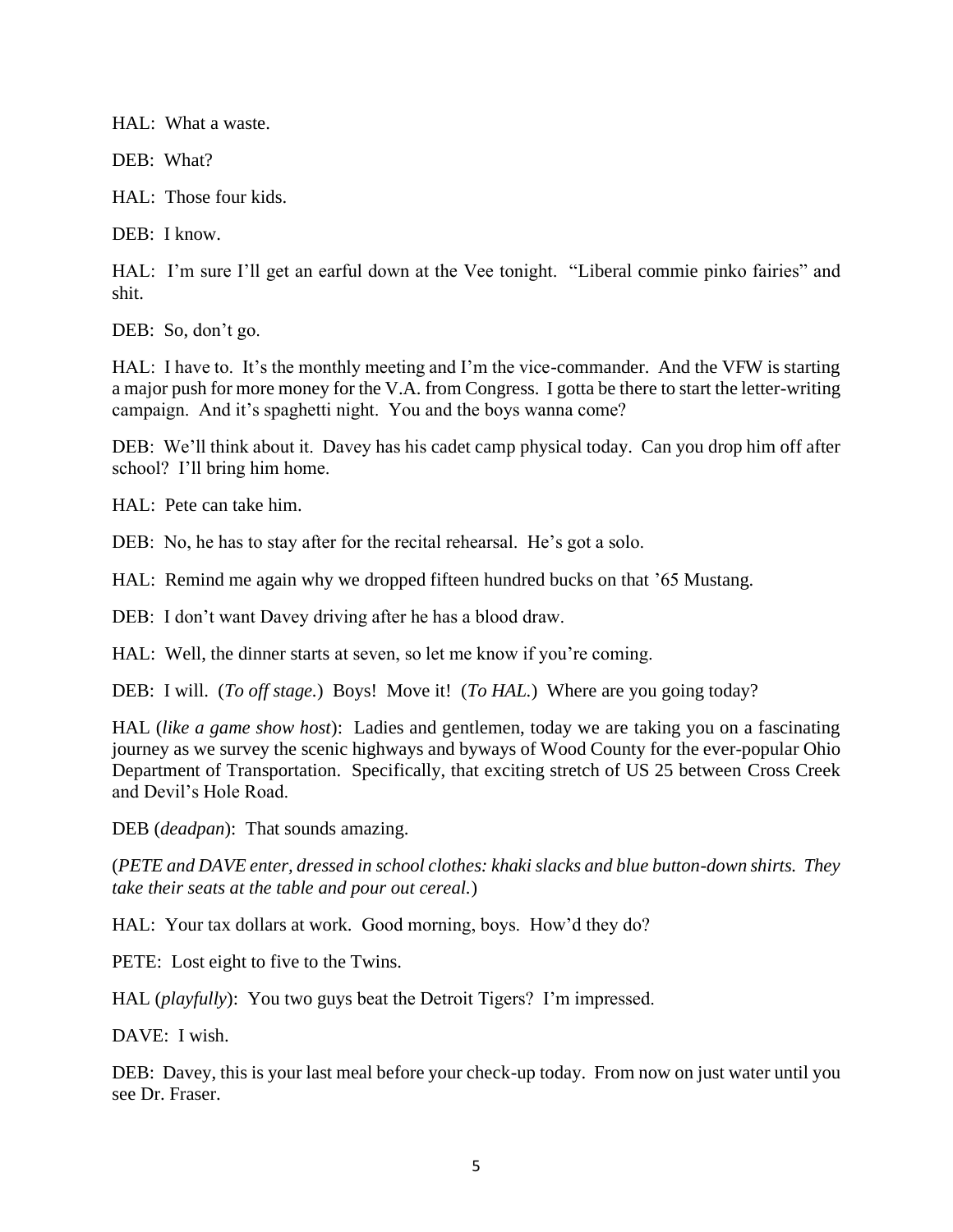PETE: Lucky dog. It's meatload day.

DEB: Meatload? Is that supposed to be meatloaf?

PETE: Supposed to be.

DAVE: We're gonna take it to the chem lab and have it tested.

DEB: Well, whatever it is, don't sneak a candy bar.

HAL: And it's spaghetti night at the Vee, so you can do your carbo and protein loading then. Get you all bulked up for summer camp.

DAVE: Dad, it's not summer camp. It's cadet training. Six weeks of it. It's gonna be like basic.

HAL: I really don't think six weeks running around a military school campus in Indiana is on the same level as the six weeks I went through at Fort Sill.

DAVE: Maybe not, but at least I'll be ahead of all the other guys when I actually do enlist.

DEB: You're really going to go through with it.

DAVE: Yeah, I am.

PETE: Why do you think he took those J-R-O-T-C classes?

DAVE: Better than waiting around for the draft. If I enlist, I at least have a shot of getting a decent assignment.

HAL: I don't know about that. When I went in, you have just as much a chance of being in the infantry as being assigned to some rear echelon post restocking the vending machines at Fort Dix.

DAVE: That was Korea, Dad. This is a little different.

HAL: All I'm saying is that you never know with the Army. You could end up in Germany playing peek-a-boo with the Russians or hiking up the Ho Chi Minh Trail in the middle of this… war.

DAVE: Yeah, but if I enlist, maybe I'll qualify for OCS. I'm not gonna take my chances with the draft, Dad.

HAL (*to PETE*): What about you? You guys are gonna be eighteen in a month and you'll have to register.

PETE: If I get drafted, I can play piano at the Officers Club.

DEB: Oh, shoot, that reminds me. Mrs. Hawkins dropped off some sheet music for you. Thought you might like to give them a try. I put them on the piano. She said you can take them with you this summer.

PETE: Great.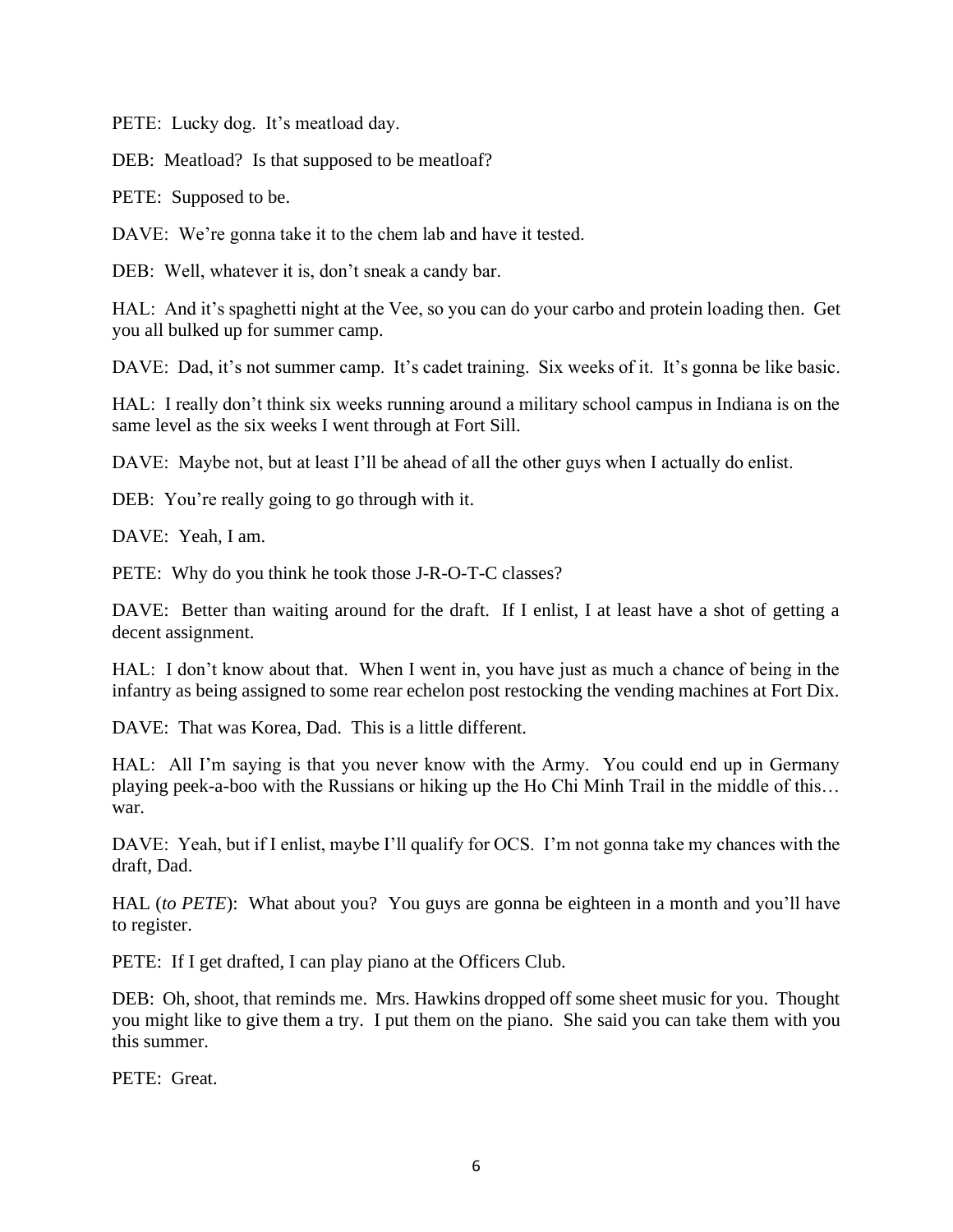DAVE: So, what're you guys gonna do without us all summer with me off a cadet training and Pete up at that fancy-ass music camp up in Michigan.

PETE (*correcting him*): Full-ride fancy-ass music camp up in Michigan.

DAVE: Yeah, whatever. This'll be your first summer with both of us gone.

HAL: Oh, I dunno; sit on the back porch, drink beer, and listen to the Tigers.

PETE: In other words, the same thing you always do.

HAL: Pretty much. (*Beat as he looks at his sons.*) I'm very proud of both of you.

DEB: So am I.

HAL: And as much as we've gotten used to the pitter-patter of your size eleven feet all over the house, it's not gonna be the same without you. But we'll get used to it.

DAVE: You're not still pissed I turned down Ohio State, are you?

HAL: Nah. It would just turn you into some pointy-headed liberal commie pinko fairy.

PETE: Who could get shot by some National Guardsman on his weekend duty from changing oil at the Sunoco station in Bowling Green.

(*Beat.*)

HAL: Yeah, that too.

(*Lights fade on the kitchen and "The Maple Leaf Rag" simple slow version continues. The music*  fades out and lights then come up on the living room. PETE is at the piano. He sees the sheet *music, looks at it, then sits and slowly starts to finger out the first few notes, one by one, of "The Maple Leaf Rag." He does this slowly, just a few notes at a time. As he plays, DEB enters and watches him.*)

DEB: Jenny said you would like those.

PETE: Yeah, they're really good.

DEB: Think you can play them?

PETE (*looking at the sheet music*): With a lotta practice. The Maple Leaf Rag is in A-flat.

DEB: Is that hard?

PETE: It ain't easy. But a lotta composers wrote in it, and most of Chopin's work is in A-flat. So, if Freddy could do it, so can I.

DEB: We're so proud of you.

PETE: Thanks, Mom.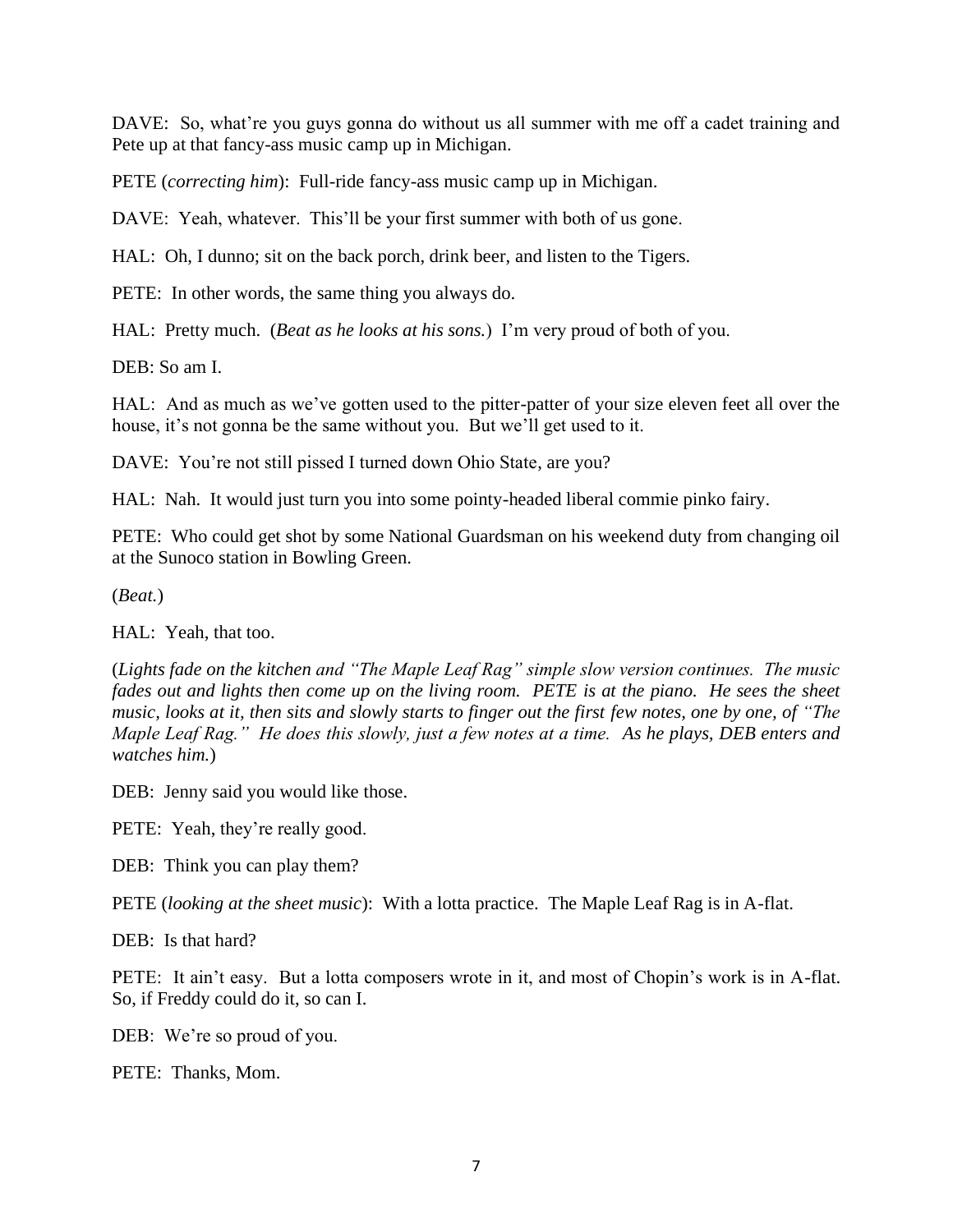DEB: I was thinking this morning... This will be the first time you boys have been apart since... well, forever.

(*Lights come up on the bedroom. DAVE, now changed into Army fatigue pants and t-shirt, is packing an army duffel bag on the floor. An open suitcase is on PETE's bed.*)

PETE: Yeah, I guess you're right.

DEB: You know, I was really scared when I found out I was having twins.

PETE: Why?

DEB: Well, we were only expecting one, and we weren't exactly rich, what with Dad being fresh out of the service when we got married. Then there you were, you and your brother, these two little pink scrunchy-faced bundles…

PETE (*embarrassed*): Mom…

DEB: It's every mother's right to embarrass their children.

PETE: So far, you've got nothing to worry about.

DEB (*deep breath, then brave front*): Good to know. So, are you all ready?

PETE: All set.

(*PETE picks up the rest of the sheet music, closes the lid on the piano, and looks around the room.*)

DEB: It's only six weeks. You'll be back before you know it.

PETE: And turn around and head off to the conservatory.

DEB: You won't be that far away. You can visit on weekends. Holidays. Christmas.

PETE: I know.

DEB: It'll make your dad happy. He'll miss you.

PETE: We'll miss you, too.

(*They look at each other for a moment, then DEB crosses to the kitchen, which is in darkness. PETE crosses to the bedroom. DAVE is now looking out the window.*)

PETE: Whatcha looking at?

DAVE: Benjie Edwards. He took over our job baling hay for his grandpa. He can barely pick 'em up.

PETE (*changing clothes to put on swim shorts*): Neither could we when we started last summer.

DAVE: Yeah, but by the time school started, even you could pick one up with one hand and toss it.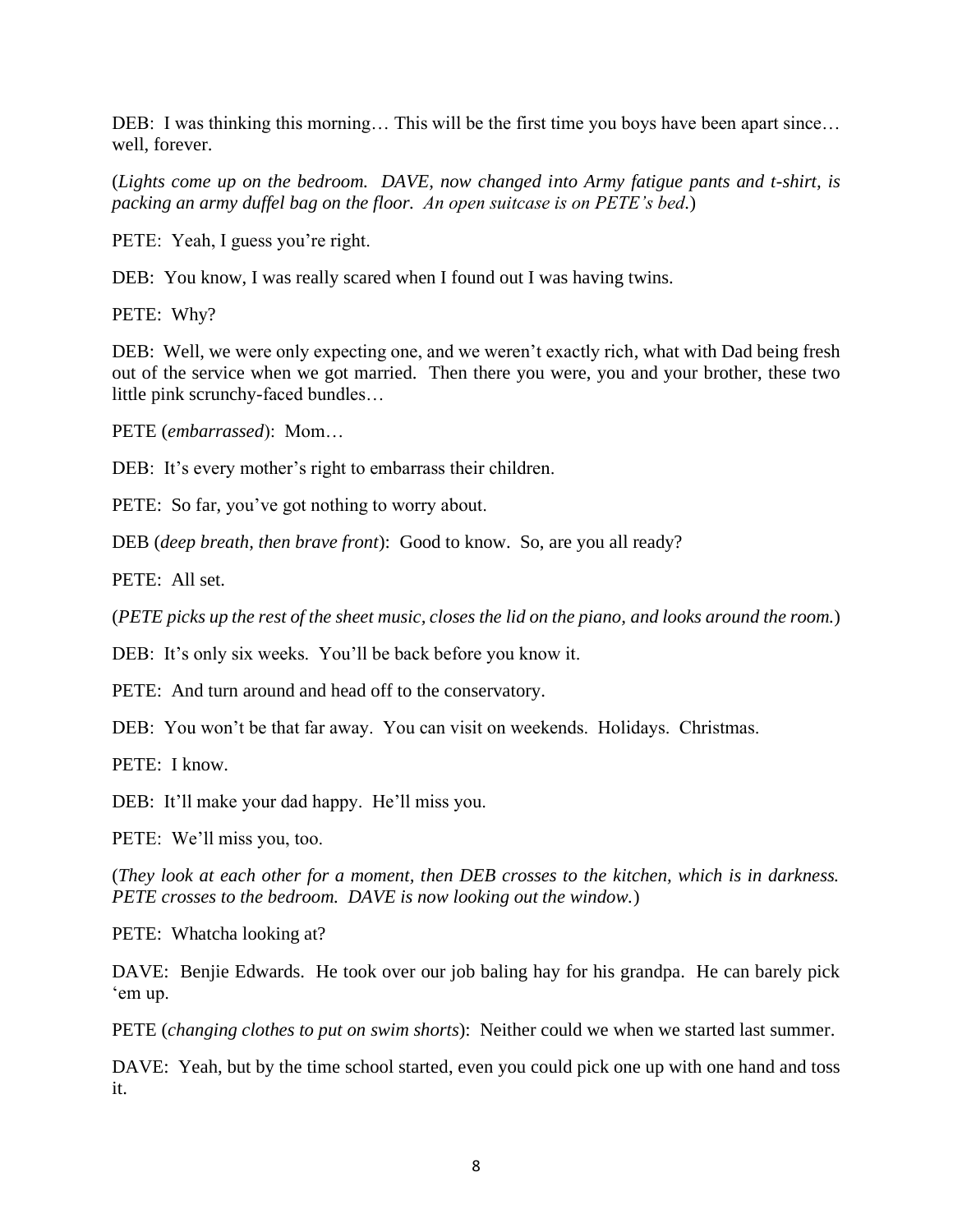PETE: Whadda mean, "even you"? I'm just as strong as you are.

DAVE: Oh, yeah, you're the Hulk.

PETE (*flexing a biceps*): Brains and brawn, that's me. You're all packed?

DAVE: Yeah, pretty much. You?

PETE: Ready to go. (*He looks around the room.*) So, our last night in here.

DAVE: We'll be back. It's only for the summer.

PETE: Yeah, I know, but still. It's been our room since...

DAVE: Time to move on. We're eighteen. We graduated from high school yesterday. The world's out there.

PETE: Lying in wait, ready to pounce.

DAVE: We can take 'em. You're not gonna get all weepy on me, are ya?

PETE: Me. Nah. You?

DAVE: Nah. (*He looks out the window again.*) Damn, last summer seems like yesterday. How many bales did we do?

PETE: I stopped counting at two hundred.

DAVE: I meant that first day.

PETE: So did I.

DAVE: That was one long-ass summer. But we finally made it to August, got some time off to go swimming at Lorenzen's quarry, do a little fishing...

PETE: And then football practice started the next week.

DAVE: Oh, shit.

PETE: C'mon, you were the star quarterback. It was your senior year, your last chance to make all-state.

DAVE: Big deal.

PETE: And your last chance to impress Elaine Gruber.

DAVE (*shrugging*): Yeah, I think she's more interested in you.

PETE (*chuckling*): She's wasting her time. I think she suspects.

DAVE: Nah, she's not that smart.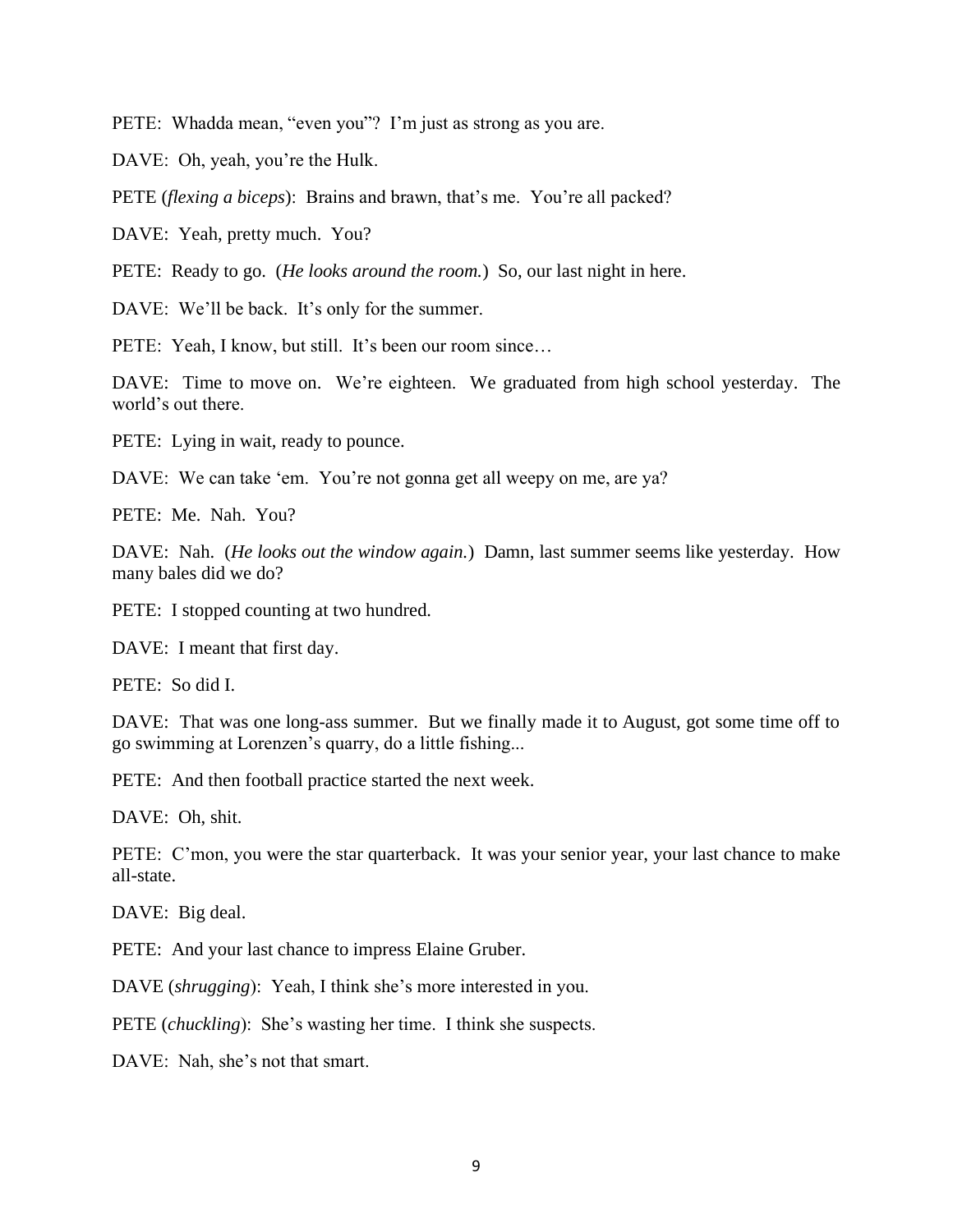PETE: Well, it had to be one of us. That's the way it is with twins. One left-handed, one righthanded. (*PETE waves his left hand.*)

DAVE: Aw, that's bullshit. (*Beat.*) Hey, you thinkin' what I'm thinkin'?

PETE: All the time, twin.

DAVE: One last swim?

PETE: Bare-ass?

DAVE: I will if you will.

PETE: Then let's hit the quarry.

(*They grab towels.*)

DAVE: Look out, summer, here we come.

DAVE and PETE (*in unison*): Cannonball!

(*As PETE and DAVE exit, "Magnetic Rag" comes up while the lights in the bedroom cross-fading to the kitchen. DEB is standing at the table. She is looking at a letter lying on the table. Music fades. HAL enters.*)

HAL: Hi, hon.

DEB (*preoccupied*): Hi.

(*HAL gives her a peck on the cheek. She barely notices. HAL goes to the refrigerator and gets a beer.*)

HAL: How was your day?

DEB: Huh? Oh, good, good. A lot of school physicals. Blood draws, screaming babies, crying teenagers.

HAL: That time of year. Did we make a reservation for the Labor Day picnic at the Vee?

DEB: Two weeks ago.

HAL: Good. (*Sees the letter.*) Who's that from?

DEB: It's from the draft board. For Pete.

HAL: You opened it?

DEB: It was here on the table when I got home.

(*HAL picks up the letter and reads it. Lights cross-fade to the boys' room. It is late that night; the only real light is from the bedside lamp. PETE and DAVE are sitting on their beds in t-shirts and boxers.*)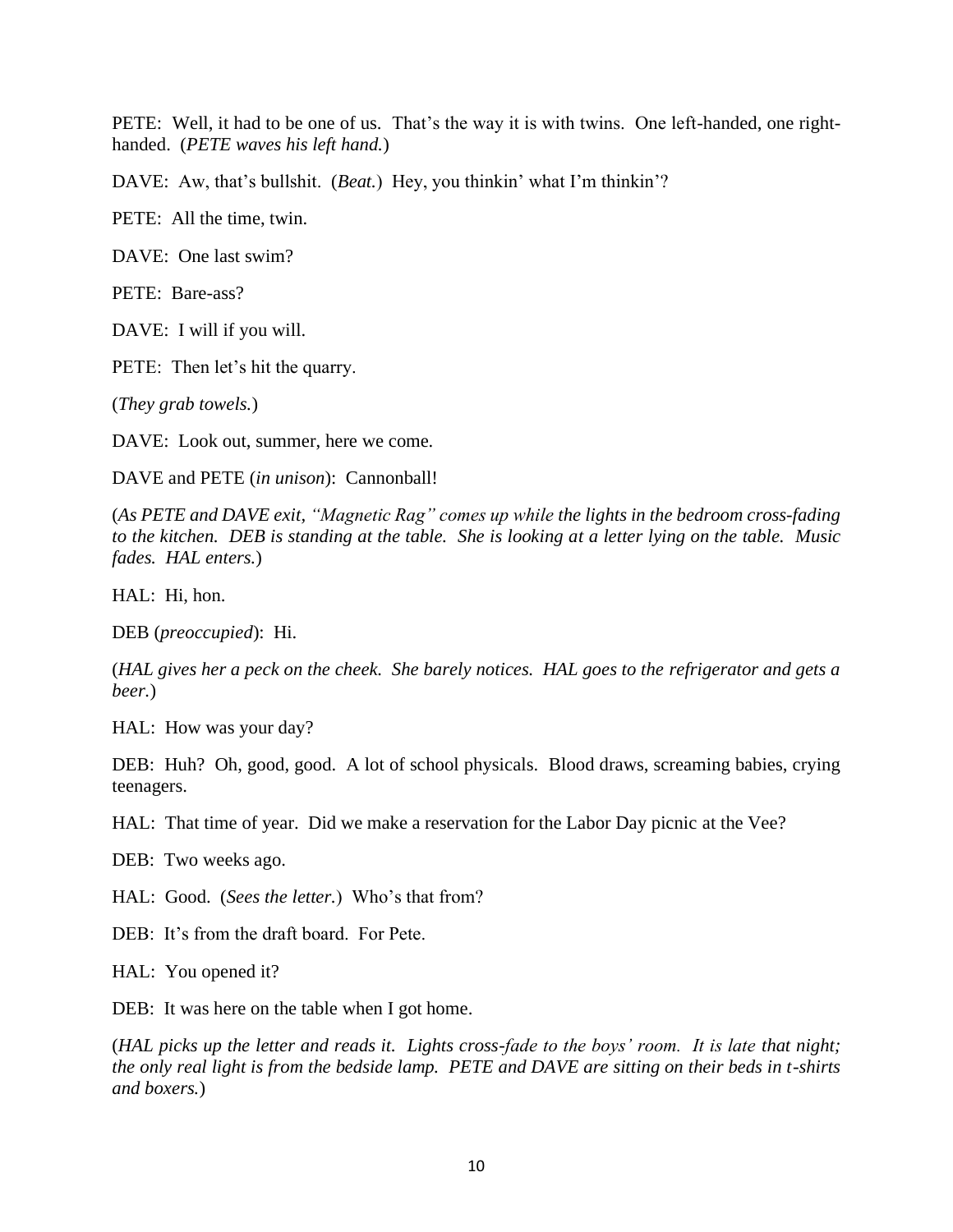DAVE: Twin, it's only for the physical. Doesn't mean you're gonna get called up.

PETE: My lottery number – our lottery number – is twenty. I'm gonna get called up.

DAVE: You'll get a student deferment.

PETE: I still have to go for the physical.

DAVE: So, what's the problem? It's not like you won't pass. (*Chuckling.*) You'll like it when they tell you to turn your head and cough.

PETE: What if they find out?

 $DAVF: How?$ 

PETE: The psych profile. Don't they ask you?

DAVE: Yeah.

PETE: And?

DAVE: And you say no, sir, I am not a homosexual.

PETE: It's a federal crime to lie on the exam.

DAVE: It's also a federal crime to rip the label off a mattress cover. C'mon, twin, how're they gonna find out unless you tell them? You're not gonna, are ya?

PETE: No, course not. But if I go in and they find out, then I'll be dishonorably discharged and my life will be pretty much over.

DAVE: So, you be a good boy, you keep your dick in your pants, and when you get the urge, fly solo. From what I've heard over the last five years and sharing the same bedroom, you're gettin' really good at it.

PETE: I learn from the best. You're not exactly a monk in your bunk.

DAVE: Look, don't freak out. You'll be fine. You go in, you do the physical, then you doubletime march down to the Wood County draft board and file for a student deferment.

PETE: Yeah. About that.

DAVE: What?

(*PETE pulls a letter out from under his pillow. He hands it to DAVE.*)

DAVE (*reading aloud*): "Dear Peter Granger: We look forward to welcoming you…" So far so good.

PETE: Skip that shit. Go to the second paragraph.

DAVE (*continues reading aloud*): "However, due to unforeseen financial conditions, we regret to inform you…" (*Beat.*) Oh, shit, twin. The whole thing?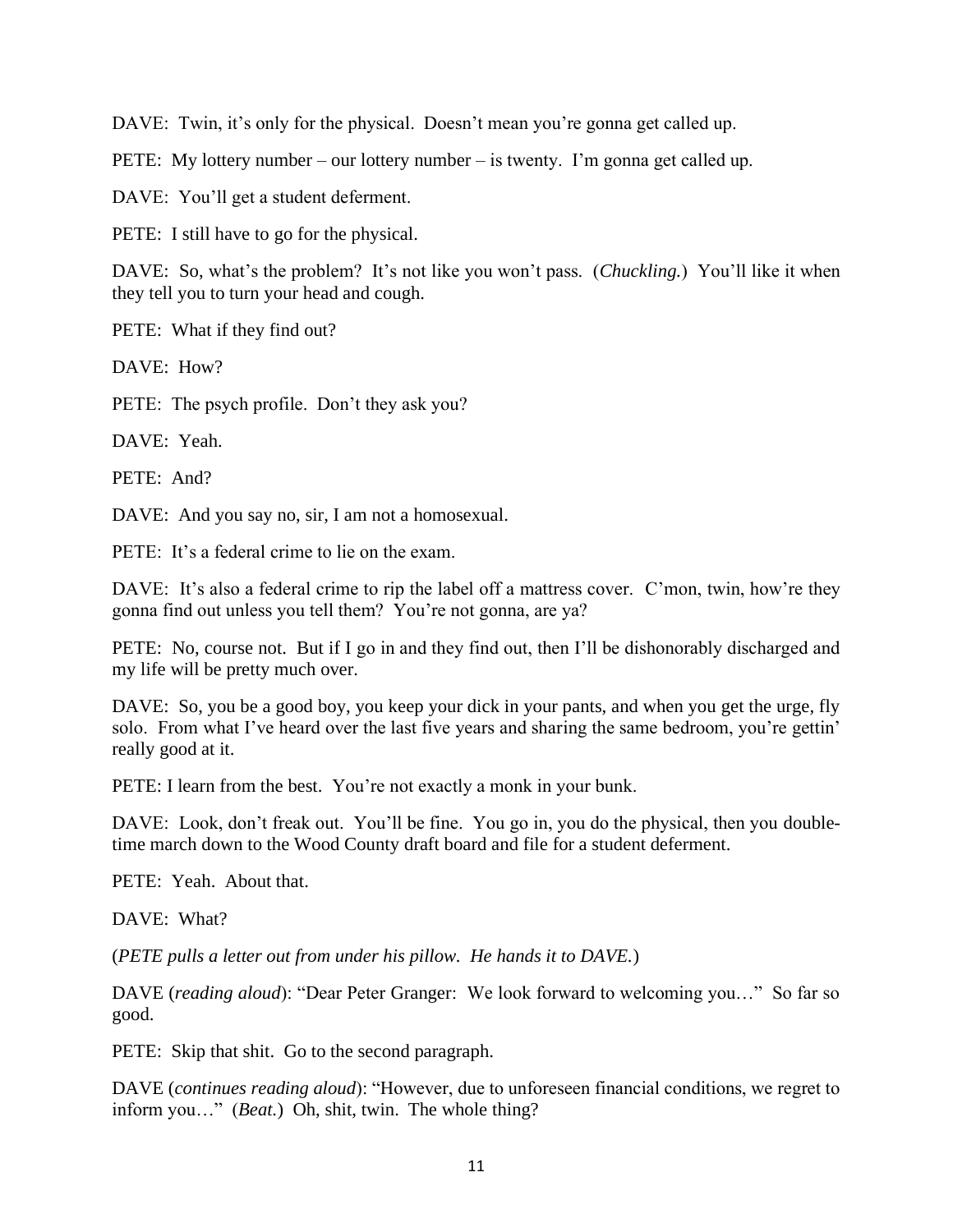PETE: Every penny. I'm still in, but I gotta pay my own way.

DAVE: So, how much is it?

PETE: Twelve thousand bucks a year when you throw in tuition, books, room, board, and that doesn't even cover things like… pizza or whatever else I need. Even if I had a full-time job, I couldn't do it, and I'm not gonna ask Mom and Dad. That's why they were so happy you got your ROTC and I got the full-ride. Dad barely makes twelve grand working for the county, and Mom about the same. I can't ask them for fifty grand.

DAVE: Fifty?

PETE: Over four years, and that's not even counting for inflation.

DAVE: This letter's two weeks old. How come you didn't tell me then?

PETE: You were still at camp and the letter from the draft board hadn't come yet. But there was this teacher at camp who worked at a small college in Waterloo and we got to be friends; he really liked my playing. So, I called him and told him about what happened, and… (*He pulls another letter out.*) He's offering me a slot in their program. They have work-study, and I'm also eligible for other financial aid and shit.

DAVE: Well, that's great. Problem solved.

PETE: Except for Uncle Sam.

DAVE: It's just the physical. Doesn't mean you're gonna be drafted.

PETE: Doesn't mean I'm not. (*Holds up the letter.*) It doesn't matter. I'm going to college.

DAVE: Where's this college?

PETE: Waterloo.

DAVE: It's not that far. Waterloo, Iowa, is what, six or seven hours on I-80?

PETE: Not that Waterloo.

DAVE: What, the one where Napoleon got his ass kicked?

PETE: No, you goof. Waterloo, Ontario.

DAVE: Ontario.

PETE: Yeah. As in Canada.

DAVE: I know where Ontario is.

PETE: And if I do get drafted...

DAVE: Oh shit. Well, tough luck. You'll have to come back.

PETE: I can't.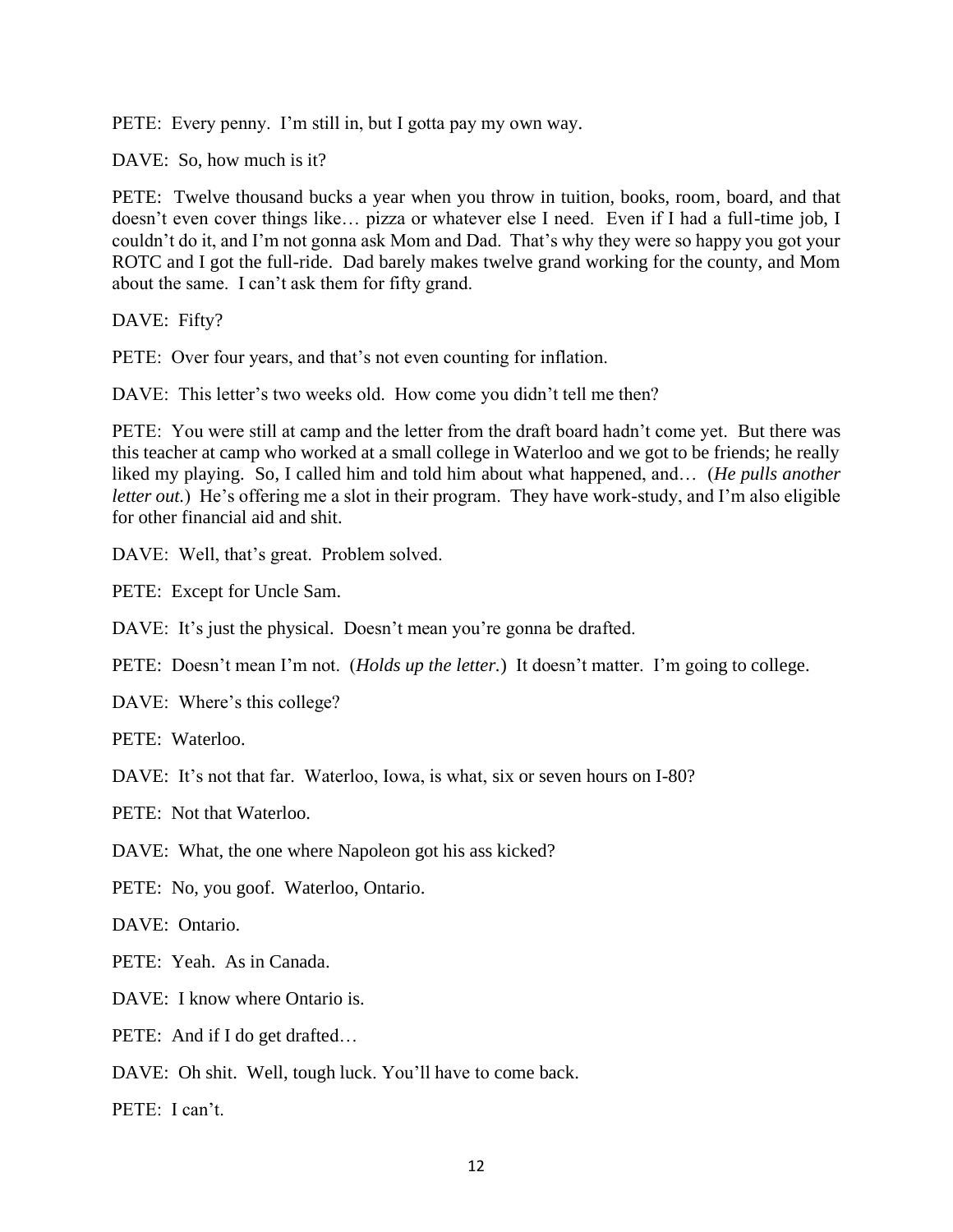DAVE: You don't have a choice, twin.

PETE: You're right. I don't.

DAVE: So, sorry about the college, but...

PETE: That's not the choice I'm making.

DAVE: What?

PETE: I'm not joining up. I'm going to college.

DAVE: Yeah, I don't think you get it. You get called up, you go.

PETE: I am being called up. This is my calling. You have yours, I have mine.

DAVE (*loud*): You're not gonna dodge the draft!

PETE: Keep it down, willya?

DAVE: Pete, you can't. You gotta go. You don't show up, they'll come after you.

PETE: Not if I'm already there.

DAVE: When are you gonna go?

PETE: When do you leave for boot camp?

DAVE: Next week.

PETE: Well, me too.

(*DAVE is at a loss for words. He gets up, paces, thinking, then sits down, staring at his brother.*)

DAVE: Y'know, once you go, you can't come back. You'll be arrested as soon as you try to cross the bridge coming back from Windsor to Detroit. Does it mean that much to you? Your music? More than…

PETE: Yes.

DAVE: It'll kill Mom and Dad.

PETE: They can come see me. It's not that far.

DAVE: That's not what I mean. People will know: Pete Granger, the draft dodger.

PETE: You think they really care?

DAVE: You're gonna have to explain it to them.

PETE: I'll try.

DAVE: So, this teacher at camp. Is he...? Did you and he...?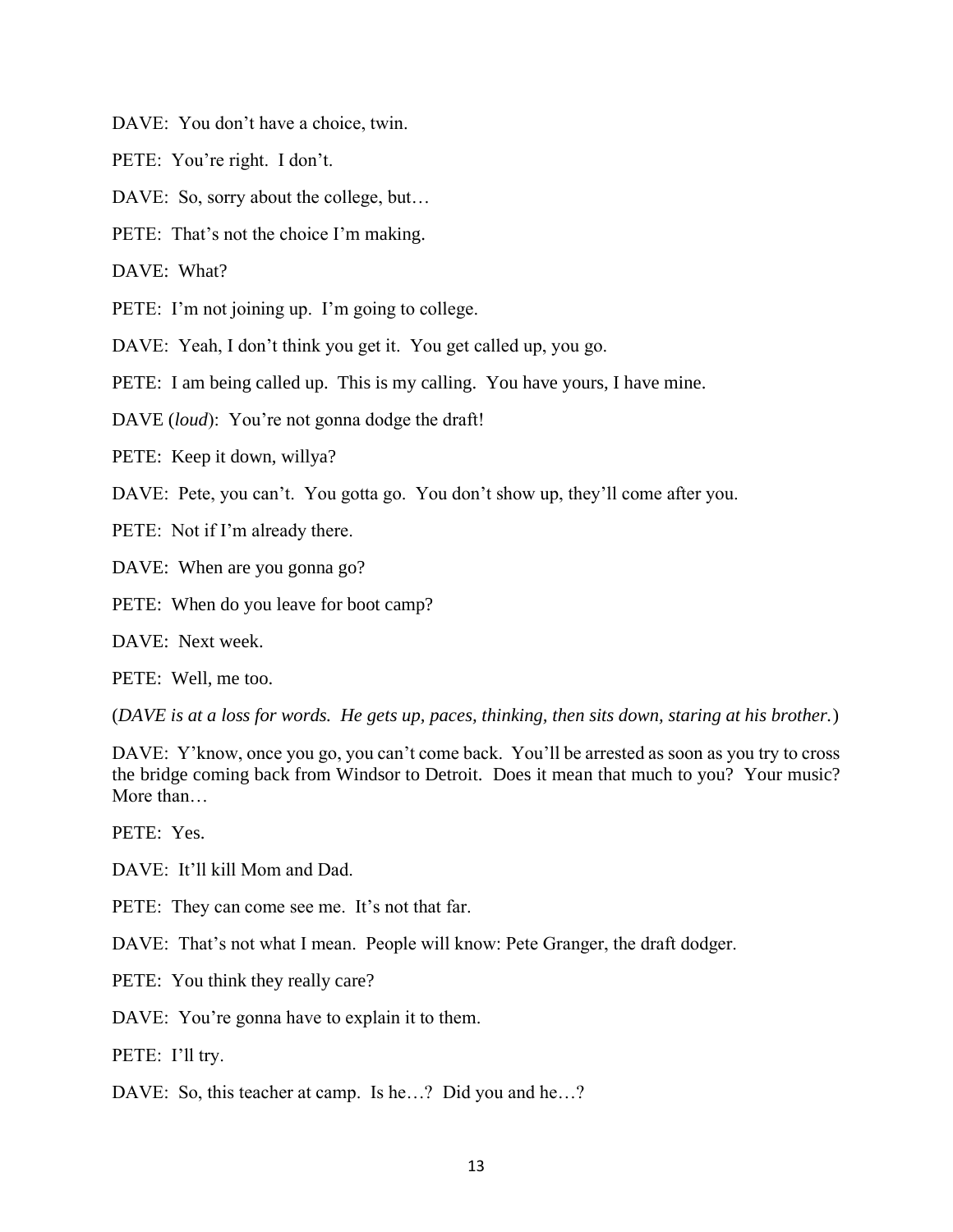PETE: Huh? Oh, hell no. We never even... No. How can you think that?

DAVE: Well, fuck, Pete, I don't know. I'm trying to figure out why all of a sudden, you're talking about running off to Canada and never coming back! I just don't get it.

PETE: You don't? Hell, I thought you'd be the one person in my life who would get it.

DAVE: Well, I don't! Jesus, Pete. Look, I get it that you love your music and that giving that up is hard, but there are some things that are way more important than playing the goddam piano!

PETE: More important? Yes, it is. Playing the goddam piano is a lot more important than being taught how to kill other people or bombing the shit out of villages or setting them on fire.

DAVE: Is that what you think I'm gonna do?

PETE: Isn't that what they're training you to become? Some kind of war machine?

DAVE: It's about protecting our country from other people who want to kill us, bomb the shit out of us, and set us on fire. It's not all about war. And it's about doing it for people like you who'd rather not do it, so someone's gotta do it.

PETE: I get that. But you gotta get me, and as much as you believe in what you have to do, I believe in what I have to do just as much. As much as you want to protect our country, I want to give it something worth protecting.

(*Pause. They look at each other sorrowfully.*)

DAVE: You know that once you go, I can't see you again. I can't talk to you, I can't write to you, I can't answer your phone calls or letters.

PETE: Sure, you can.

DAVE: No, I can't. You'll be a fugitive. They'll question me about your whereabouts, whether or not I helped you go, what did I do to prevent you from leaving, any contact I've had with you and what we talked about. I'll have sworn an oath to uphold the laws and the Constitution of the United States. If I don't … know anything about you, other than the fact that you're my twin brother, I can't lie about it.

PETE: Any more than I can lie about me being gay.

DAVE: Don't go, twin.

PETE: Don't enlist, twin.

DAVE: I have to.

PETE: So do I.

(*Lights out quickly. Scott Joplin's "Solace – A Mexican Serenade" comes up. Lights slowly come up on the living room. DEB, in a full skirt, cardigan, and heels, is standing in front of the piano, looking at it. The lid is closed, the sheet music gone. She slowly opens the lid, then sits at the*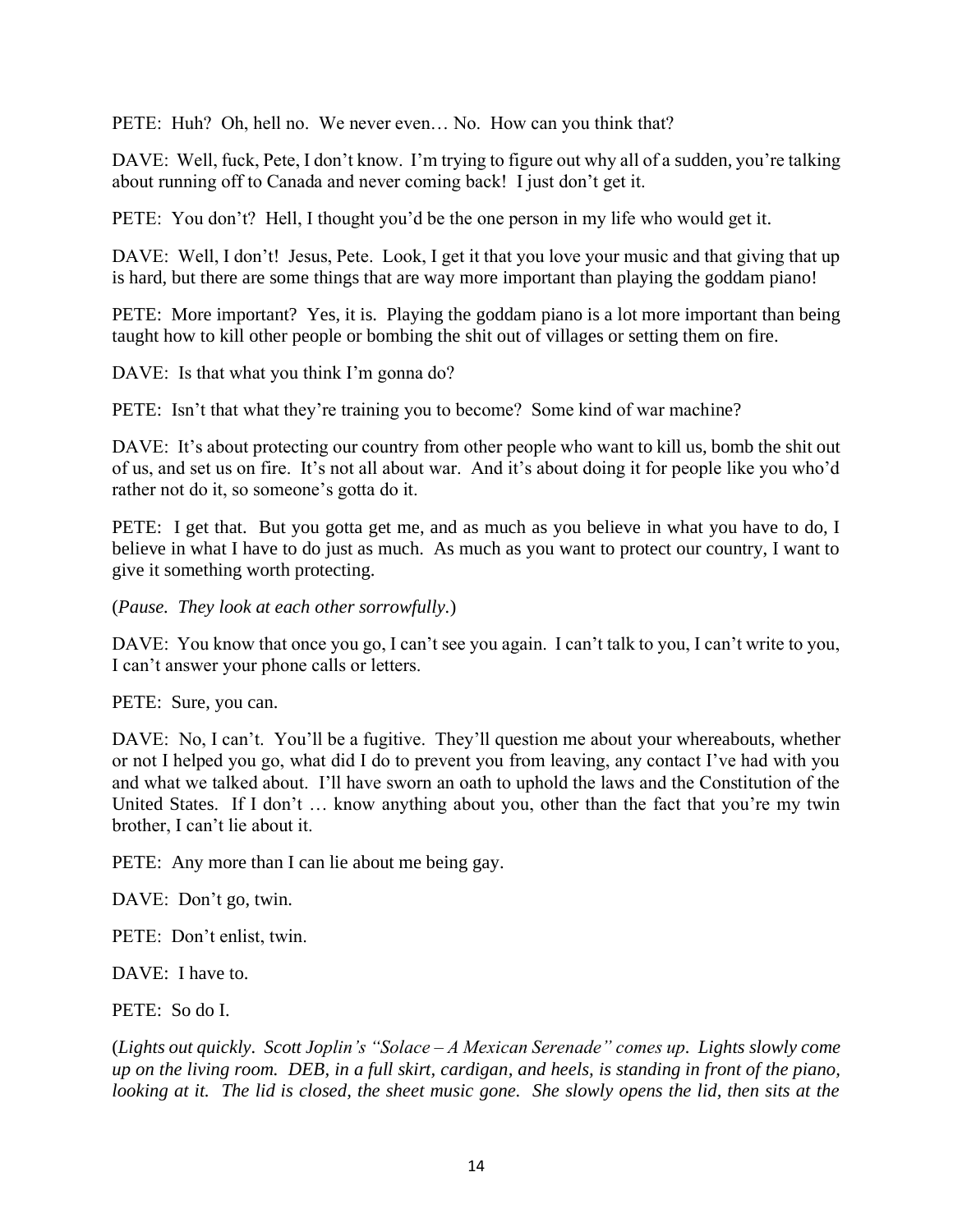*piano. She rests her hands on the keys and slowly, quietly, plays a chord starting at Middle C: C-E-G. After a moment, HAL enters. He is wearing a suit and tie and polished shoes, carrying a small program. He smiles at DEB.*)

HAL: I haven't heard you play in years.

DEB (*snapping out of it*): Huh? Oh. Yes. It's been a while.

HAL: Maybe now you can. It's all yours now for the first time in, what, ten years?

DEB: I know.

(*She closes the lid on the keys.*)

HAL: That was a nice ceremony.

DEB: It was. He looked so grown-up in his uniform.

HAL (*chuckling*): I remember my swearing-in. Nothing so formal; a bunch of us all trying to look like tough guys in our jeans and rolled-up t-shirts. "I do solemnly swear…"

DEB: That was twenty years ago. And your parents weren't there.

HAL: Nope. Just a bunch of pimply kids from the fields of Wood County all nervous in the service.

DEB: How long until they ship him out?

HAL: He's got six weeks of basic, then he's got his training. Six months, maybe even a year.

DEB: Maybe the war will be over by then.

HAL: Who knows. They've been holding "peace talks" for over two years now and about all they've agreed to is the size of the table and where to order lunch from. (*Sees the concerned look on DEB's face.*) But don't worry. He's not gonna be in the infantry. He signed up to be a medic. He won't carry a gun and there'll be a red cross on his helmet. And you can give him tips on how to do his job. Maybe he'll even go to med school when he gets out.

DEB (*slightly mollified*): I hope so.

HAL (*attempt at humor*): Then you'll have to take orders from him. "Yes, Doctor."

DEB (*small smile*): That'll be a first.

HAL: Something to drink to celebrate our independence?

(*They cross to the kitchen, the lights fading on the living room as they come up on the kitchen.*)

DEB: Sure. I wish Pete could have been there.

HAL: Hm. He missed the physical.

(*HAL opens refrigerator, gets two bottles of beer, hands one to DEB.*)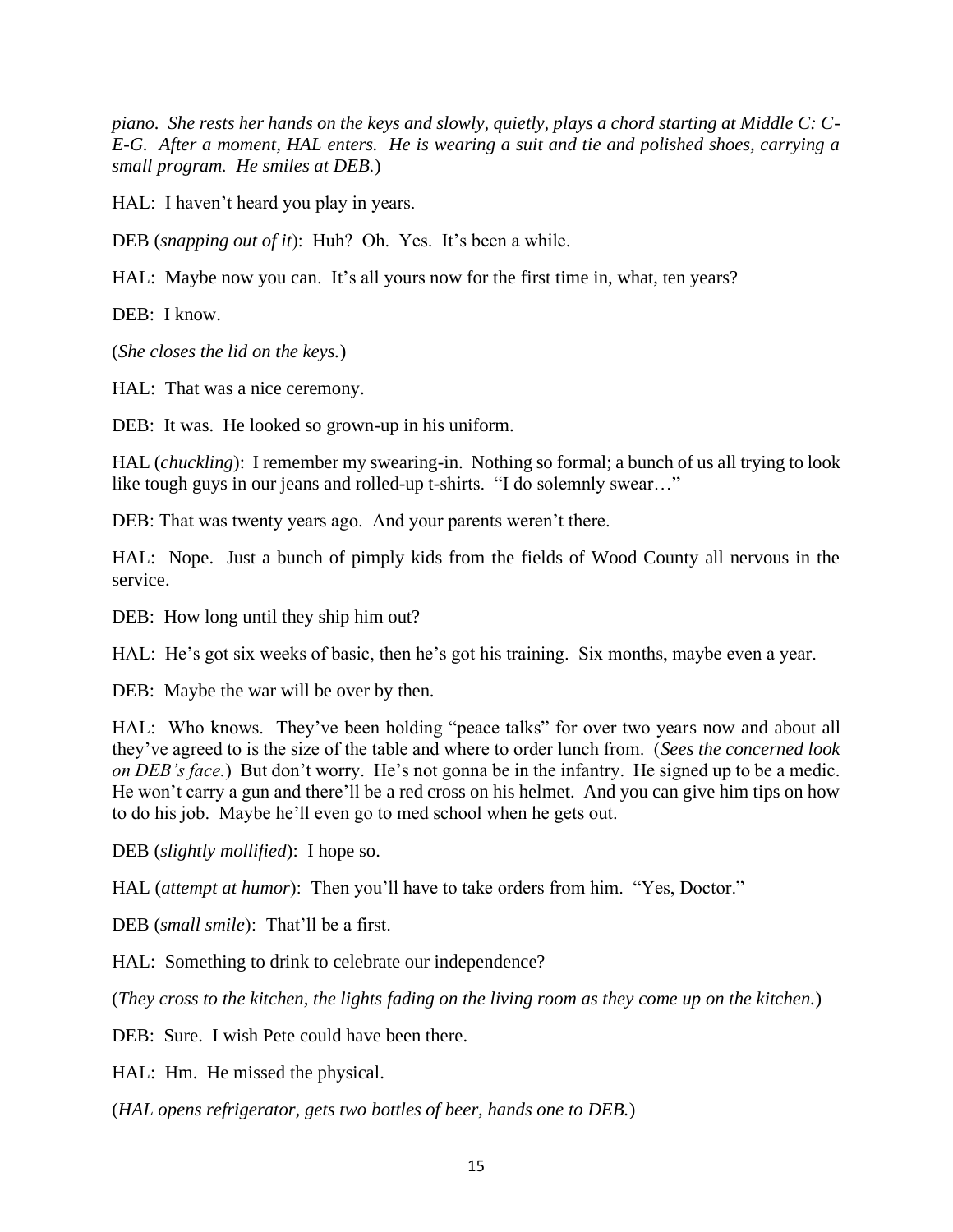DEB: But with school starting and his new job and getting settled...

HAL: Technically he's AWOL. He could be court-martialed.

DEB: Court-martialed? He's not in the army.

HAL: Doesn't matter. Once you register for the draft, you fall under the Selective Service Act.

DEB: He can reschedule the exam. Can't he apply for a student deferment?

HAL: He has to do that in person here. At the draft board office in Bowling Green.

DEB: I'll tell him the next time I talk to him.

HAL: Please. I'm okay with having both my sons in the army, but I'd rather not have one in the stockade. (*He lifts his beer in a toast, and DEB raises hers as well.*) To both of them.

DEB: We should be very proud of them.

HAL: I am.

(*He hugs DEB affectionately, then takes off his coat and tie.*)

HAL: Hey, now that we have the place all to ourselves for the first time in eighteen years, what do you want to do?

DEB: The last time we had the place all to ourselves and you had that look in your eye, we weren't alone for much longer.

HAL (*grinning*): I don't have the slightest idea what you're talking about.

DEB (*grinning back*): The hell you don't.

(*They hug, and then begin to kiss. Lights fade on the kitchen and come up on the open area. PETE enters wearing jeans, sneakers, and a winter sweater. He is in his dorm room. He is holding a 1970's style desk phone, the receiver to his ear. In the background we hear one of the top 40 hits from the fall of 1970. In the kitchen, the phone rings… and rings… seven, eight, nine times. PETE is on the verge of hanging up when DEB, wearing a windbreaker over her uniform, runs in and grabs the phone.*)

DEB (*winded*): Hello?

PETE: Hi, Mom.

DEB: Oh, Petey! So good to hear from you.

PETE: You sound like you're out of breath. Were you out jogging or something?

DEB: No, I just this minute got home.

PETE (*looking at his watch*): Wow, late day at the office. Dr. Fraser must be busier than usual.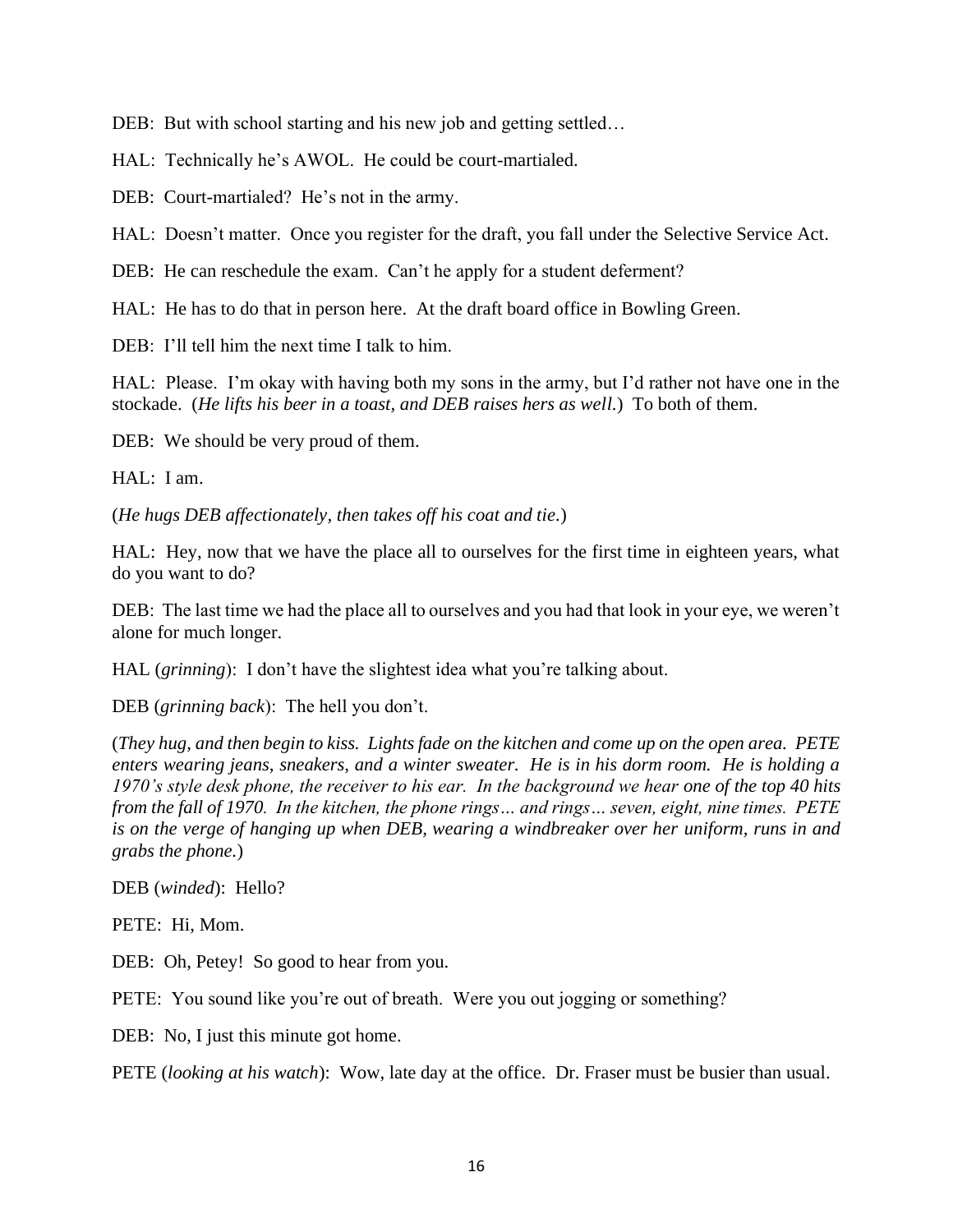DEB: He left at three but gave me a ton of lab work to do. (*Deep breath.*) So, how are you? How's school?

PETE: Good, good. Classes going well, lots of work, plus my job at the bookstore. Keeping me, y'know, busy.

DEB: That's good. Oh, I forwarded your bank statement. You should send them a change of address so you get it on time.

PETE: Okay, but I'm probably just gonna close out the account. I mean, I need to open an account here anyway. Doesn't make a lot of sense to be sending money from Canada to a U.S. bank, and there's a TD branch right nearby.

DEB: TD?

PETE: Toronto-Dominion.

DEB: Oh… Well, that sounds more impressive than plain old Bank of Wood County. So, are you coming home for Thanksgiving?

PETE: Thanksgiving was three weeks ago.

DEB: It's in three weeks. November twenty-sixth.

PETE: Mom, up here Thanksgiving is your Columbus Day: October twelfth. Up here your Thanksgiving is just another Thursday.

DEB (*chuckling*): I keep forgetting you're in a different country. I mean, we watch Channel 9 and listen to CKLW and think, well, it's just another TV station and Top 40 radio.

PETE: It's a different country, Mom.

DEB: Well, then Christmas, right? How long do you get off for the holidays?

PETE: A couple of weeks, but I have to work. They pay me hourly, and if I don't work, I don't get paid.

DEB: Well, you can come down for just one day, can't you?

PETE: No, I really can't. That's okay. I'll send you guys presents. Maple syrup, maybe.

DEB: Okay. Have you heard from Davey?

PETE: No, Mom.

DEB: Well, I'll send you his address.

PETE: Yeah, okay, thanks.

DEB: So, did you need something?

PETE: Huh?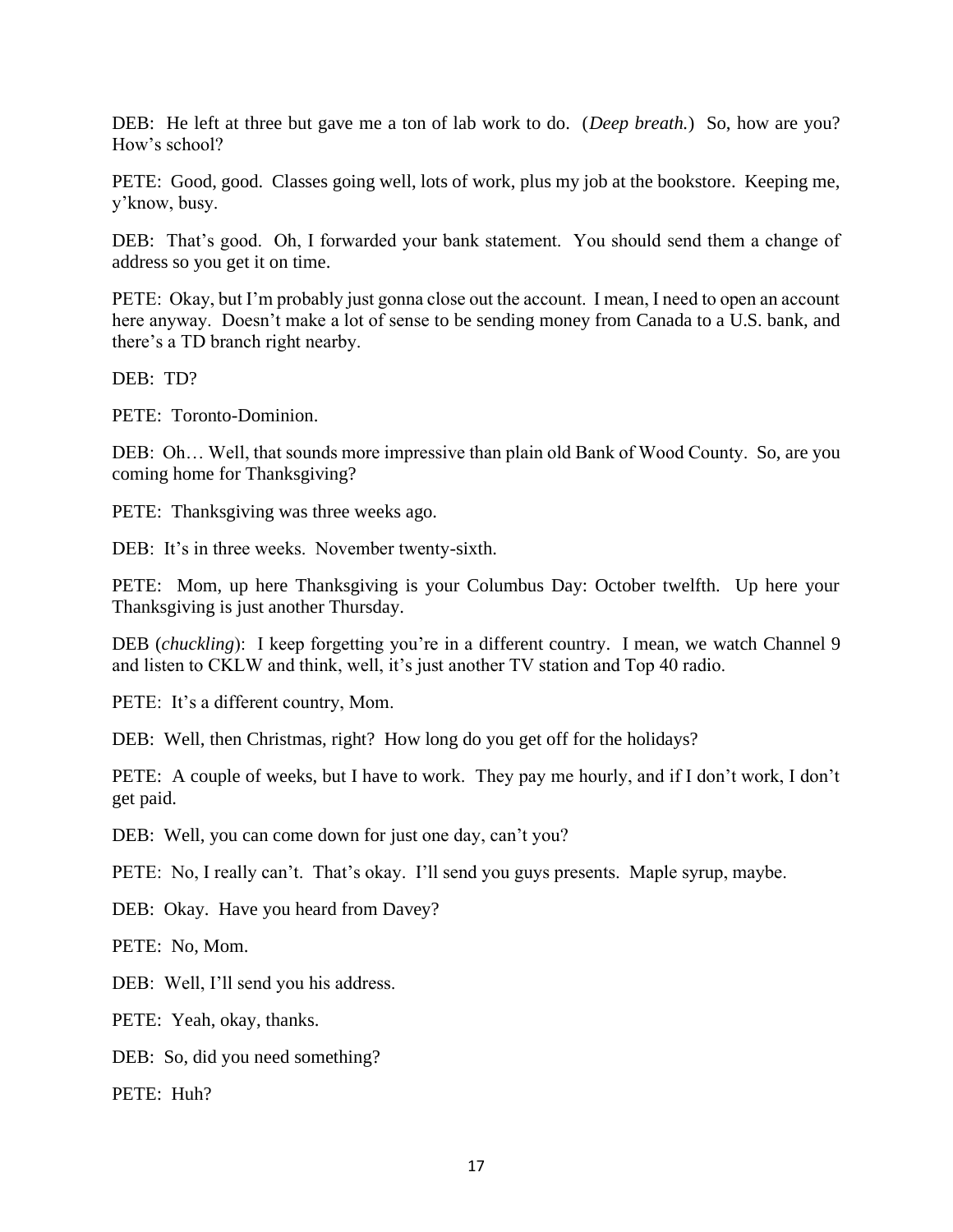DEB: You called. Do you need something?

PETE: No, I just wanted to, y'know, check in. See how you're doing. And stuff.

DEB (*knowing smile*): I miss you, too, Petey. I miss both my boys. The place is so quiet without you.

(*PETE gulps, gets a little choked up, then regains his composure.*)

PETE: Go play the piano, Mom. Maybe a polka or something.

DEB: I will. Are you practicing?

PETE: Oh, yeah, every day. I'm taking a piano class and music theory. And there's this place in town where they have a piano bar and a friend said he'd see if he could get me a shift, y'know, simple stuff; show tunes, standards....

DEB: How wonderful!

PETE: Well, it's just for tips, y'know.

DEB: But still…

PETE: Yeah.

(*Both are at a loss for words.*)

DEB: Well. Do you want to talk to Dad?

PETE: Is he there?

DEB: Well, no, I guess not. Otherwise he would have answered the phone.

PETE: Okay, I'll call you guys later.

DEB: Good. Maybe this weekend or something. And think about coming to visit. Just for a weekend.

PETE: Yeah, okay. Or you come up here. Show you around the school and ...

DEB: We'll see.

PETE: Okay. Well, talk to you later.

(*PETE hangs up without saying goodbye. He exits Upstage Right into the darkness.*)

DEB: Okay, I love you.

(*She realizes he has already hung up. She looks at the receiver, then hangs up. Lights fade on the kitchen, and "Solace" comes up. DAVE enters Upstage Left. He is wearing fatigues and an olivedrab t-shirt and Army boots. He is carrying a desk phone – a different one from the one PETE carried – and comes to the center of the open area. He puts the receiver to his ear and waits.*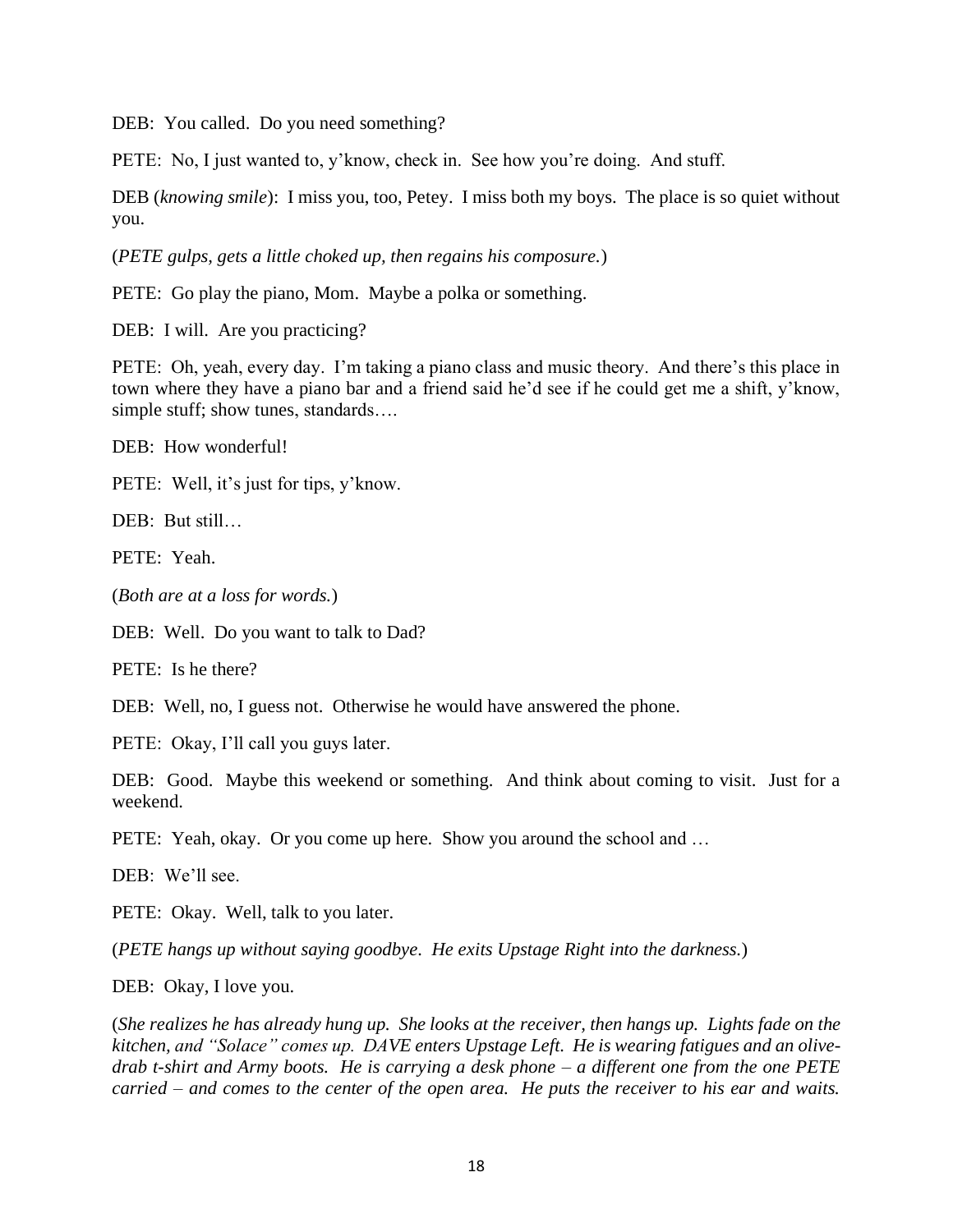*After a moment the lights come up on the kitchen. HAL is at the table in his work clothes. He has the phone receiver up to his ear. Music fades.*)

HAL: We'll accept the charges.

DAVE: Hi, Dad.

HAL: How's it going?

DAVE: Good. It's intense, but I'm learning a lot. Tell Mom thanks for sending me her nursing school books. It's a big help.

HAL: So, how much longer do you have to go?

DAVE: We should be done by May, so five more months.

HAL: Then what?

DAVE: Deployment.

HAL: Any idea where to?

DAVE: No, but I'm pretty sure I can guess. I'm training as a combat medic and the only place where there's combat going on is –

HAL: Yeah. Well, you be careful.

DAVE: I'm still in Texas, Dad.

HAL: I know, but –

DAVE: So, how was Christmas? Get any snow?

HAL: Oh, some. It was nice. Big party at the Vee. Stan Tasker got drunk as usual and knocked over the Christmas tree in the ballroom.

DAVE: Typical. What an asshole.

HAL: Yeah. But we had a nice Christmas here at home. Quiet. First time without you boys.

(*Beat.*)

DAVE: Yeah. Sorry I couldn't get away, but they're really making us work our asses off, and getting leave was a no-go.

HAL: Well, maybe before you deploy…

DAVE: Yeah, we'll see.

(*Beat.*)

HAL: So. Have you talked to your brother?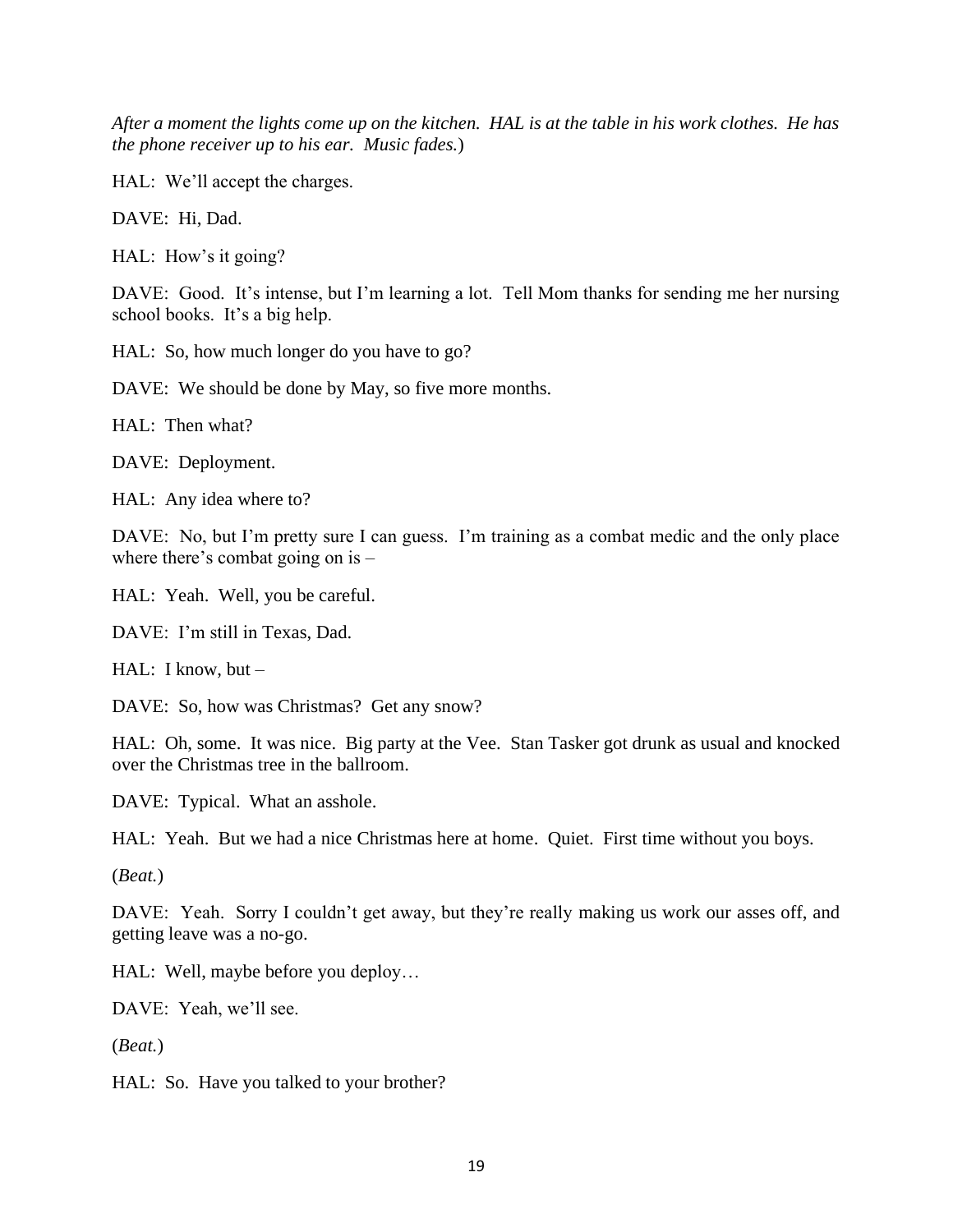DAVE: No.

(*DEB enters and sits at the table. HAL looks at her and mouths "Dave," and she nods.*)

HAL: Okay. You want to talk to Mom?

DAVE (*shrug*): Yeah, sure.

HAL: Just a sec.

(*HAL hands the receiver to DEB, then gets up and gets a bottle of beer out of the refrigerator, sits down again.*)

DEB (*a little too cheerfully*): Hi, honey, how are you?

DAVE: I'm good, Mom. Thanks for the books. Big help.

DEB: Well, I know being a medic isn't the same as nursing, but the human body is pretty much the same and so…

DAVE: I'm finding that out.

DEB: So, did you have a nice Christmas?

DAVE: Yeah, a bunch of us got together here in the barracks and ... y'know.

DEB: We missed you.

DAVE: Yeah, Dad said you had a good time.

DEB: We missed both of you.

DAVE: Yeah, I got that.

DEB: Have you talked to him?

DAVE: No, Mom.

DEB: You should.

DAVE: Mom…

DEB (*hurriedly*): All right, all right. (*Now at a loss for words for a moment.*) Well, it's good to hear from you. I guess Dad will fill me in on the rest of your news. So… thanks for calling.

DAVE: Okay, Mom.

DEB: Call again. Any time.

DAVE: I will. 'Bye.

DEB: G'bye.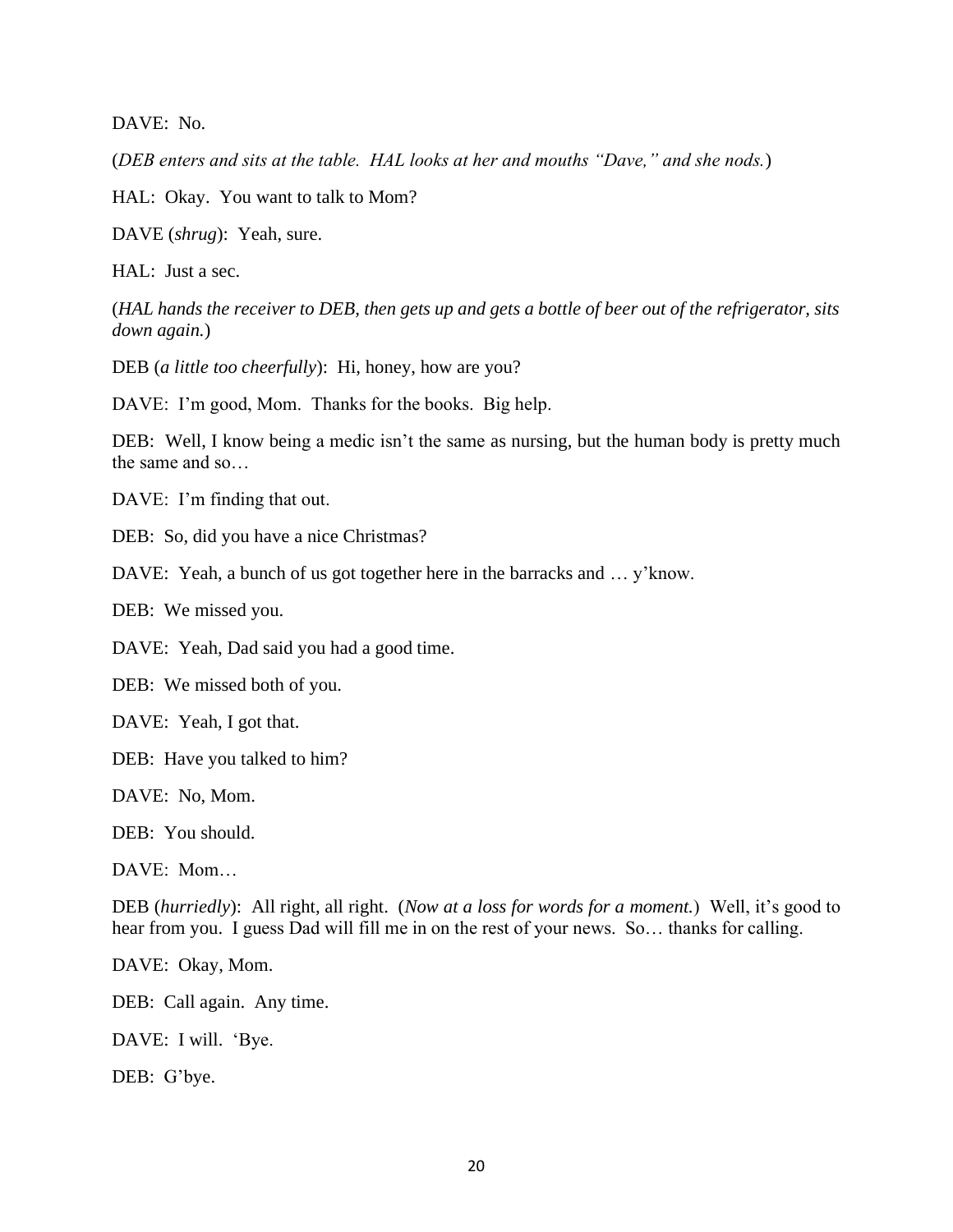(*DAVE hangs up then exits Upstage Left into the darkness. DEB reluctantly hangs up. Silence.*)

DEB: You didn't tell him.

HAL: About our visitors? No. No need to tell him. Not like he can do anything about it.

DEB: I'm going to go see him. See where he lives, maybe buy some things for his dorm room.

HAL: You mean Pete, right?

DEB: Yes, I mean Pete.

HAL: When?

DEB: Maybe this weekend. I don't know.

(*HAL nods silently.*)

DEB: You could come with.

HAL: No, you go ahead.

(*DEB looks at HAL, holding his gaze. Long beat.*)

DEB: All right.

(*Another long gaze, then the lights fade on the kitchen, go to dark, as "The Maple Leaf Rag" comes up. Lights come up on the open area. There is a small table and two chairs like those in a fast-food place in the center. After a beat, PETE and DEB enter wearing winter coats and hats, carrying plastic trays with fast-food bags and paper cups of coffee on them. Music fades.*)

DEB: This is a nice place.

(*DEB takes off her coat and sits. PETE does the same.*)

PETE: Yeah, Tim Horton's are all over the place, like McDonald's in the states. Good food.

DEB: And the campus is beautiful.

PETE: What were you expecting, igloos and log cabins?

DEB: Of course not. You look good.

PETE: Thanks, Mom.

DEB: I like your dorm room, too. Your roommate is very nice.

PETE: Yeah, I kinda lucked into it with Gordy. He's pretty mellow. We get along.

DEB: That's good.

(*DEB takes a sip of coffee, starts to unwrap her sandwich. PETE is looking at her with a grin. DEB notices it.*)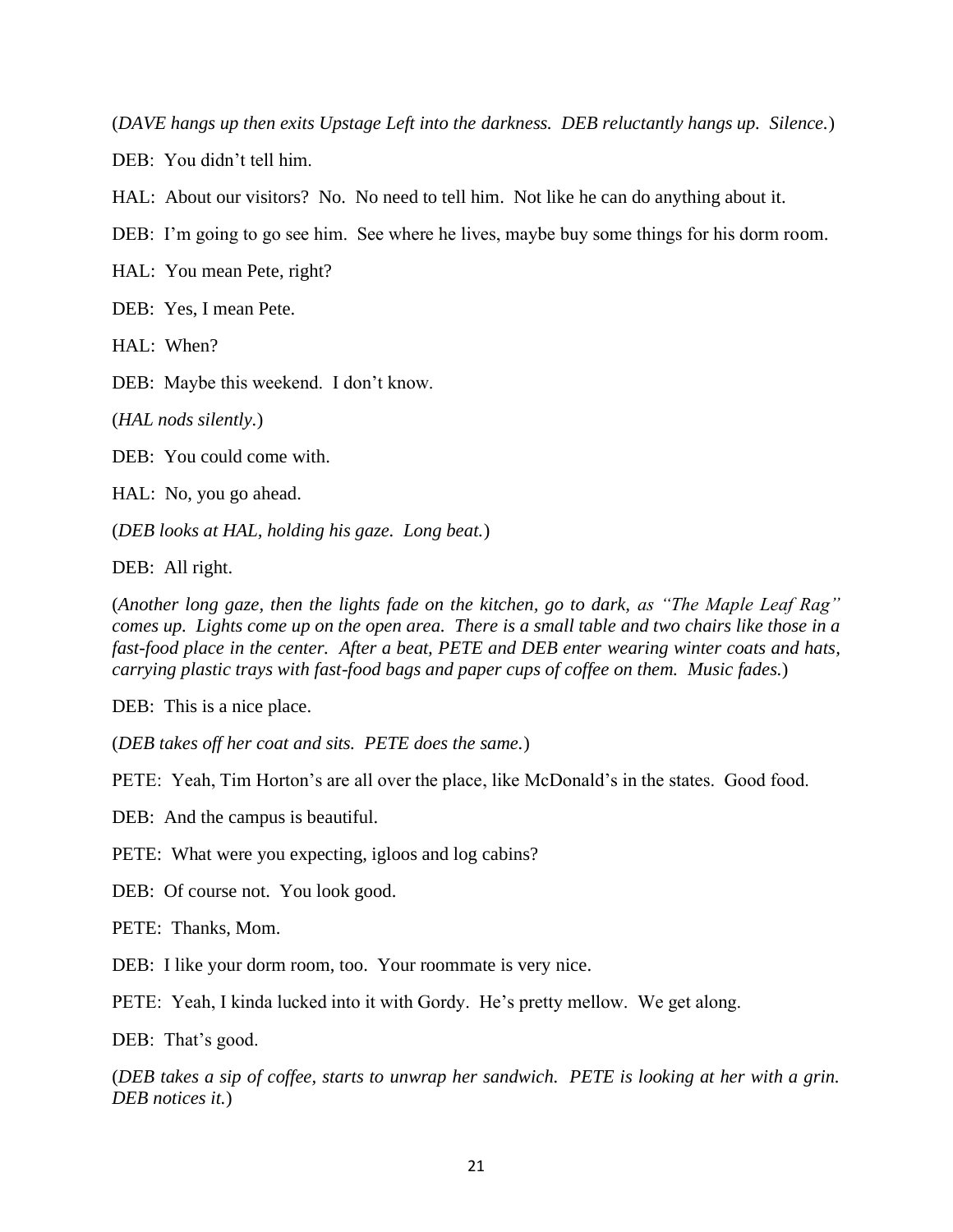DEB: What?

PETE: Nothing. Just waiting.

DEB: Waiting for what?

PETE: C'mon, Mom.

DEB: What are you talking about?

PETE: The third degree. Okay. (*Holds up his fingers, ticking off as he goes.*) Yes, I'm eating well; the dorm food is okay. Yes, I have enough warm clothes; Waterloo is about the same latitude as Flint, Michigan, so I'm not on the Arctic Circle. Yes, I have enough money, and I get overtime. Yes, I have health insurance, and yes, I'm doing okay in school. I had a 3.67 last term because the music theory class is a real bitch. I could have told you all of that on the phone. So, tell me why you decided to hop in the car and drive four hours and spend the night at the Holiday Inn?

DEB: I just wanted to see you. Give you a big hug. Buy you a nice dinner. Maybe sit and talk.

PETE: About? (*He says it with the Canadian pronunciation: "Aboat." DEB hears this.*)

DEB: "Aboat"? You're fitting in, I see.

PETE: Oh, that's Gordy's influence, I guess. Sorry. (*He pronounces it "Sore-y."*)

DEB: You always did pick up things like that quickly. You started playing piano by ear. You learned to read music along with your A-B-C's.

PETE: So, what did you want to talk about? (*Making an effort to use the U.S. pronunciation.*)

(*DEB smiles, then gets serious.*)

DEB: We had a couple of visitors before Christmas. In uniform.

PETE: They weren't collecting for Toys for Tots, I'll bet.

DEB: No. Toys for Tots is the Marines. These were Army. They were very nice.

PETE: Glad to know it.

DEB: Well, one of them was Charlie Brickner. You know him.

PETE: Oh, yeah. He was in high school when I was in junior high.

DEB: He's now a sergeant.

PETE: Good for him.

DEB: He was just checking in to see when you're going to reschedule your physical.

PETE: Uh huh.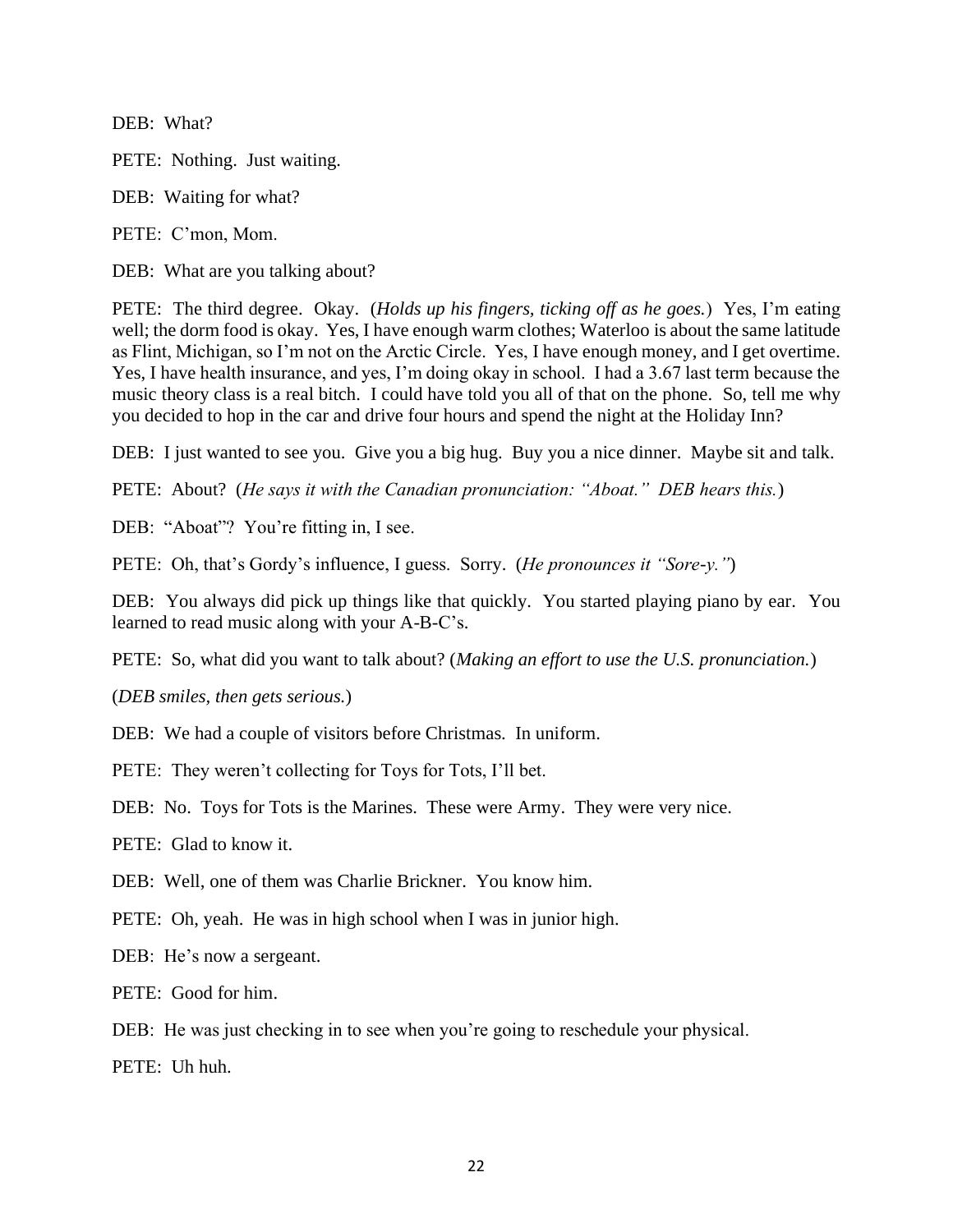DEB: I told him you were in college now. He said that's great, and that you can apply for a student deferment, but you have to do it in person.

PETE: I know all that, Mom.

 $DER: So$ 

PETE: So, I'm not going to reschedule.

DEB: Petey, you could get in terrible trouble if you don't.

PETE: I am already, Mom.

DEB: What are you going to do?

PETE: Finish school, get a job.

DEB: Doing what?

PETE: Be a professional musician, Mom. Or teaching. Something like that.

DEB: Here?

PETE: Well, maybe not here in Waterloo, but somewhere here. In Canada.

DEB: For how long?

PETE (*shrugs*): Forever, I guess. Once I graduate, I'll apply for permanent residency. Maybe even citizenship.

(*Beat.*)

DEB: That's an enormous decision, Petey. Are you sure?

PETE: Mom, I can't come back. I'll be arrested.

DEB: I don't understand. Why?

PETE: Why will I be arrested?

DEB: No, why are you doing this? Is it the war? Are you against it?

PETE: Well, I'm not totally in favor of it, but I'm not like a conscientious objector or those kids that were killed at Kent State last May. I just have different priorities.

DEB: Than serving your country?

PETE: Mom, that's Dad talking. By the way, why didn't he come with you?

DEB: I told him I wanted to come alone. What priorities?

PETE: Well, for one thing, getting a good education. Wasn't that what you wanted for me? For us? I busted my ass to get that scholarship at the conservatory, got Mrs. Hawkins and all those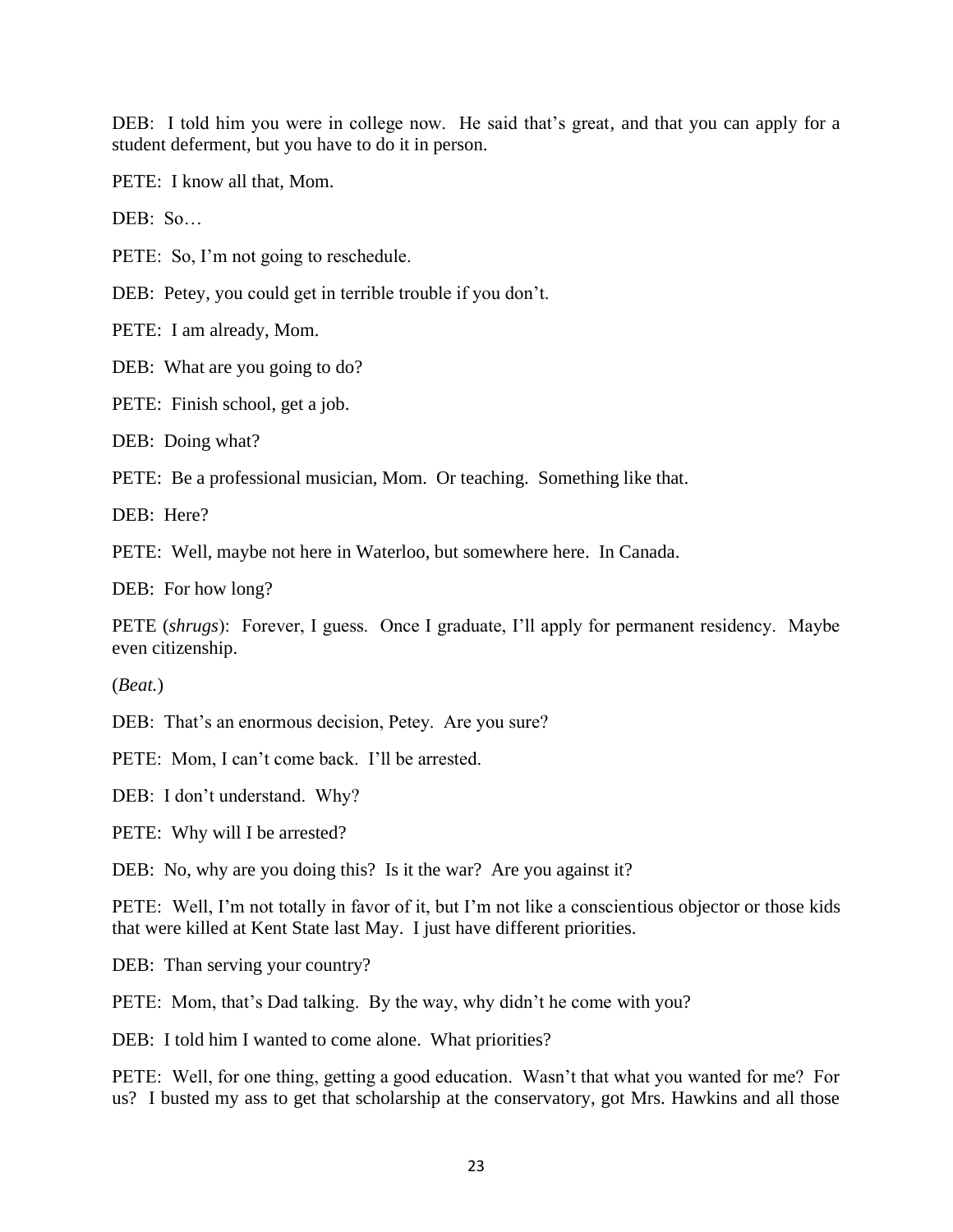people to write my letters of support, practiced until my fingers bled for that audition – hell, I can still play that goddam Chopin piece in my sleep – and then pfft, it's gone. Dr. McKenzie went to the mat to get me in here, to get my student permit, and he's the one who got me the work-study in the bookstore. This is what I've always wanted, Mom. You know how much I love music, and this is my dream come true.

DEB (*smiling in spite of herself*): I remember you waking me up at six in the morning with your practicing, clunking through "Eleanor Rigby."

PETE (*grinning*): Oh, god, thanks for the reminder.

DEB: Have you talked to Davey?

PETE: Mom, he knows all this. Better than anyone.

DEB: But have you talked to him about staying here? Never coming home?

PETE: He knows.

DEB: When did you talk to him?

PETE: Before he enlisted.

DEB: Not since?

PETE: No. He won't call, and I'm not reaching out to him.

DEB: Why not?

PETE: Because he could get in trouble with the Army. If they knew he had first-hand knowledge of me coming up here to avoid the draft and didn't try to stop me, he could be court-martialed as an accomplice or something.

DEB: But that's ridiculous. It's not like he smuggled you across the Ambassador Bridge in the trunk of the Mustang.

PETE: Mom, that's what he said.

DEB: But don't you want to talk to him? He's your brother. Your twin.

PETE: Jesus, Mom, don't you think I know that? (*Choking up.*) I miss the fuck out of him.

(*DEB reacts slightly to this use of profanity but keeps listening.*)

PETE (*cont'd*): It's like…. it's like part of me is missing; it's somewhere else and I can't feel it. I've spent every moment of my life with him and now….

DEB: You may never see him again. He's being deployed as soon as he's done with his training. He'll be shipped out, and then who knows –

PETE (*slamming the table with his fist*): Don't say that!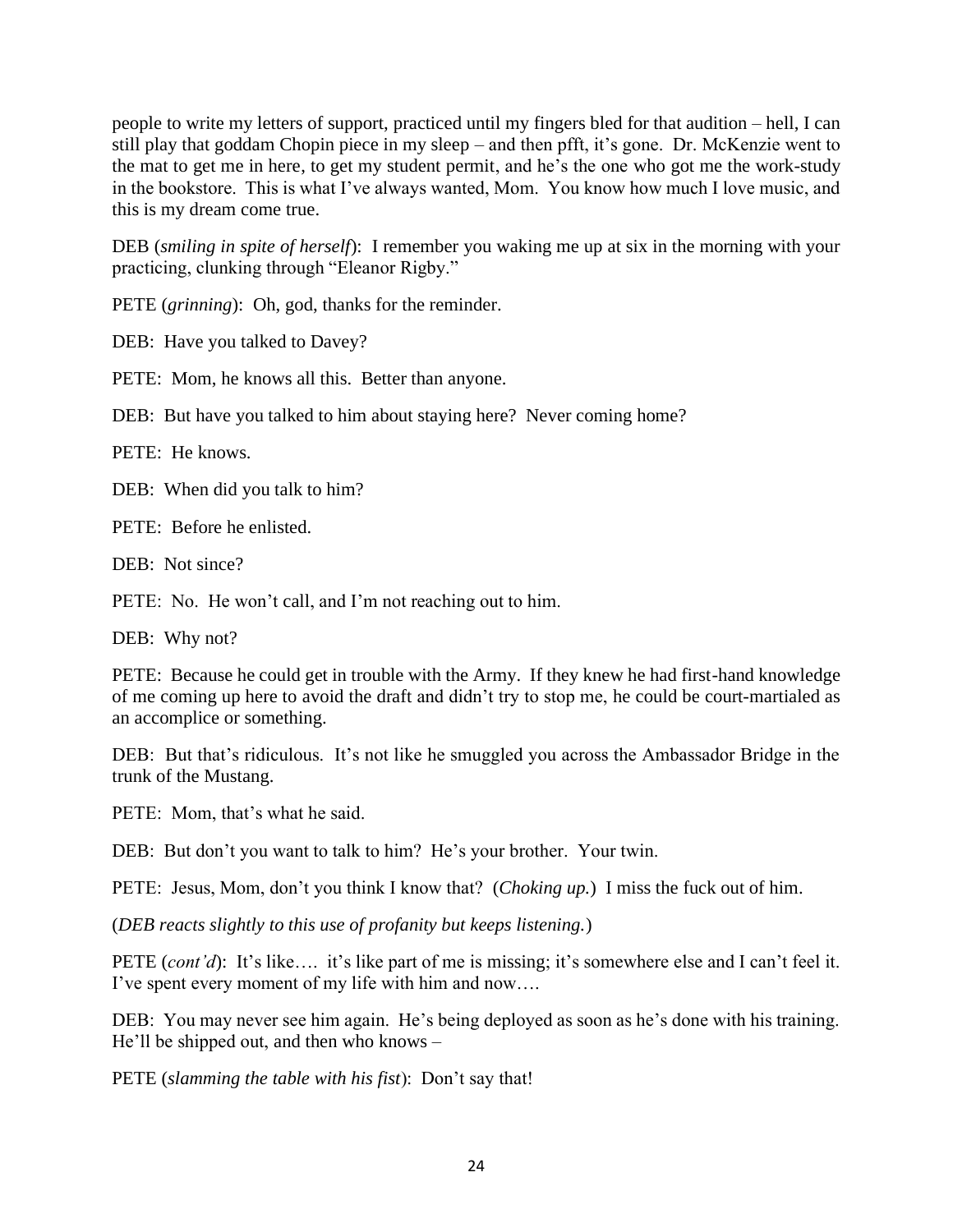(*DEB motions him to keep his voice down, looks around to see if he's attracted any notice in the restaurant.*)

DEB (*hushed*): I only meant who knows when he'll be back.

PETE (*seething but quietly*): Don't even think he won't be coming back.

(*DEB reaches across the table to grasp his hand.*)

DEB: I'm sorry. I only meant that if you can't come back, even after the war is over, and he can't be in contact with you….

PETE: You meant if he's killed.

DEB: No. He's going to be a medic. He won't carry a weapon. He'll be saving lives.

PETE: Mom, medics get injured. They get killed.

DEB: He won't be on the front line. He's new; they need to work in a hospital before they go out with a combat unit.

PETE: You know that for sure.

DEB: Yes. Dr. Fraser told me. He was a medic in World War Two.

(*PETE looks at her doubtfully. She tries to look convincing. Gradually he accepts this.*)

PETE: Yeah, I remember. He had his unit picture in his office.

DEB: And he made it through. Not a scratch on him.

PETE (*somewhat mollified*): I guess.

DEB: Of course. That's why he enlisted. So he could choose his... what do you call it...

PETE: His M.O.S. Military Occupation Specialty.

DEB: That's it. He wanted to be a medic, and he's got the aptitude for it. He'll be safe.

PETE: I hope so.

DEB: So do I. (*Changing the subject, mercifully*.) So, tell me what you're learning in music theory.

PETE: Basic stuff. Composition, rhythm, syncopation, things like that.

DEB: Syncopation. Like ragtime.

PETE: Yeah, like that. But it's been around forever. Most composers use it.

DEB: Did you ever learn to play those Joplin piano rags that Mrs. Hawkins gave you?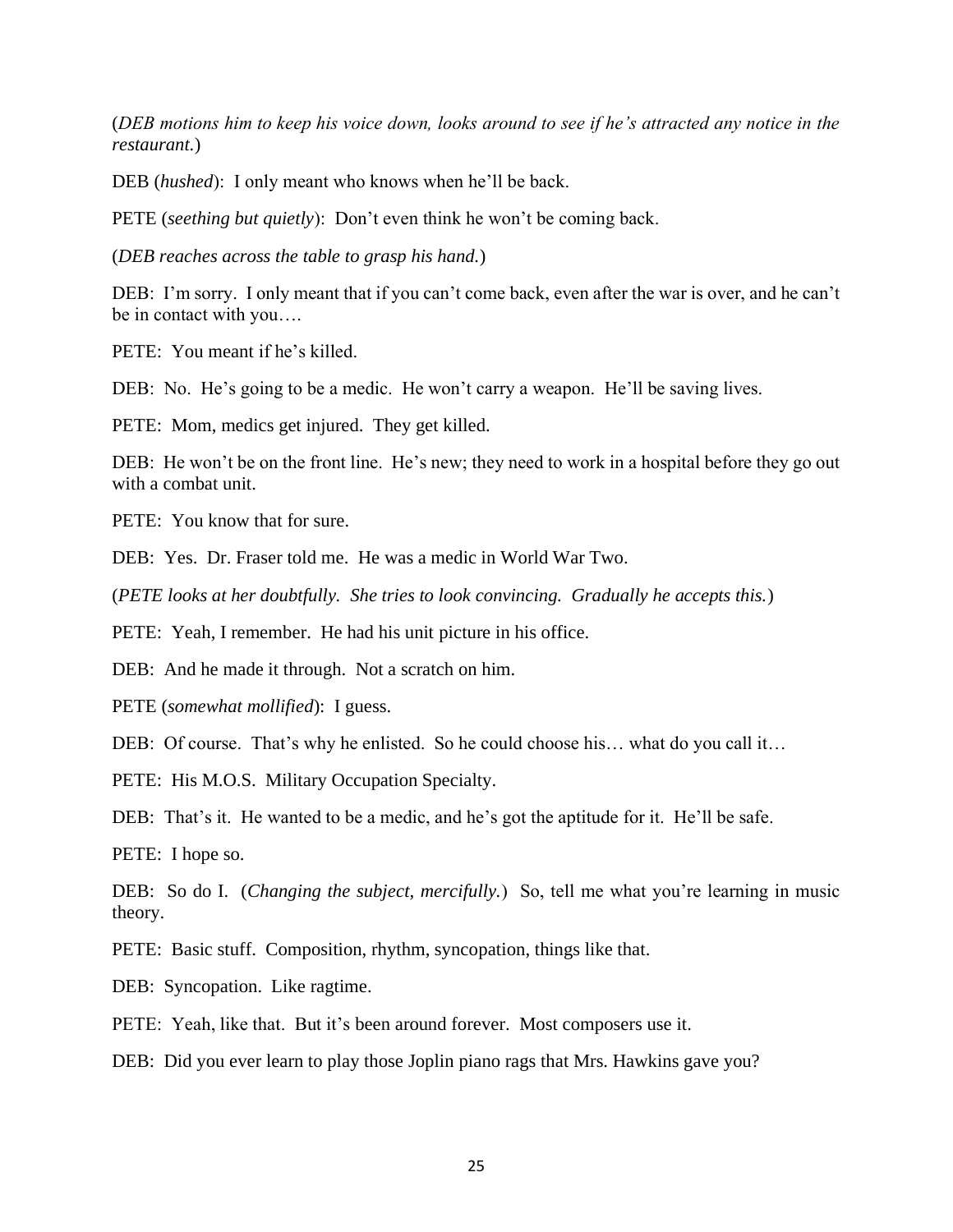PETE (*smiling*): Oh, wow, yeah. They're fun. Scott Joplin was an amazing composer, but you know what? A lot of people nowadays never heard of him because he was black. His music was popular, but in 1900 ragtime wasn't considered serious music, and Joplin wasn't considered to be as good as Ravel or Debussy. But he was, Mom. Hell, he influenced *them*. (*Shakes his head.*) It's so stupid, letting something like skin color – or anything else like that – have an impact on how someone's life work is perceived. But it happens all the time.

DEB: So, maybe you can change that. The perception, I mean.

PETE: I'd be happy just to get through the Maple Leaf Rag without screwing it up.

DEB: Well, now that you're in Canada, you'll have a reason to learn it.

PETE: I don't think that's why he called it that.

(*Beat.*)

DEB: I miss this.

PETE: What, having a sandwich in a fast-food joint?

DEB: No, talking with you like this. We used to do it all the time. Baseball, music, books, even politics once you figured out that it mattered.

PETE: Yeah, I miss it, too, Mom.

(*Lights go down, going to full dark, as "The Maple Leaf Rag" continues. Lights then come up on the boys' bedroom, just barely enough to see DEB sitting on PETE's bunk. It is twilight outside. Music fades.*)

HAL (*off*): Hon?

DEB: Up here. In the boys' room.

(*HAL enters and turns on the overhead light.*)

HAL: How was it?

DEB: We had a nice time. The town is very nice, the college is pretty, he's got a nice room in the dorm, his roommate is friendly. We had a nice lunch.

HAL: I thought you were going to stay another night.

DEB: Well, he has mid-terms to study for, so there wasn't much point in staying. It wasn't that long a drive.

HAL: Want me to order in a pizza?

DEB: If you like.

(*Beat.*)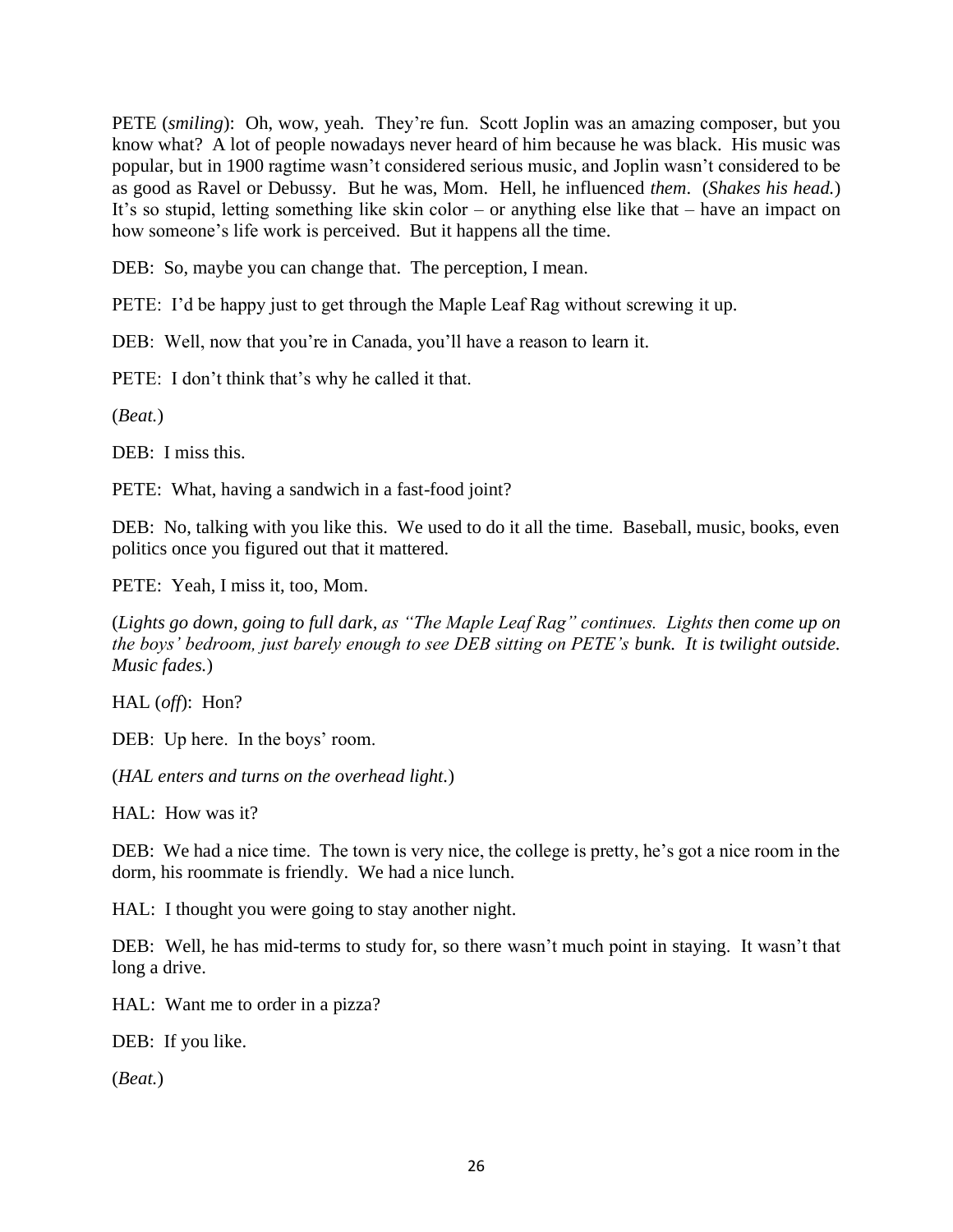HAL: What are you doing up here?

DEB: Just… Remember when we moved them in here? They were four and ready for the "big boy" bunkbed. They climbed all over it like it was a jungle gym, and it took forever to get them to go to sleep all by themselves. And then one night we had that big thunderstorm. I came in here to make sure the window was closed and that they were all right. Davey had gotten in bed with Petey and was holding him close, fast asleep. I wonder how long it took for him to get over sleeping in his own bed when it thundered.

HAL: Dave never did like loud noises.

DEB: So he joined the Army.

HAL (*chuckles*): Yeah. Funny thing. (*He goes over to the window and looks out over the yard.*) Charlie Brickner stopped by this morning just to let us know that Pete's officially considered a draft-dodger. If he comes back, he'll be arrested.

DEB: He knows that. He said he's going to stay, finish school, and get a job.

HAL: Up there.

DEB: Yes.

HAL (*shaking his head*): Does he get it?

DEB: Get what?

HAL: That it's not something he can change his mind about later on. It's not like signing up for football and then talking about quitting when the two-a-days made you puke and the weighttraining made you ache all over. This is a life-changing decision.

DEB: He knows that. But it was Davey who wanted to quit football after the first week. Petey stuck to it.

HAL: He's eighteen. How can he know what he wants to do for the rest of his life?

DEB: How does anybody? You didn't.

HAL: I was drafted, I went. I did what I was told.

DEB: Well, maybe Petey's doing what he was told.

HAL: By who?

DEB: Not by the army but by something deeper inside him. It's his calling. I... I can't explain it.

HAL: I can see that.

DEB: Oh, come on, Hal. They both have it. Davey wanted to be a soldier since he was a little boy, marching around in the back yard like he was General Patton. At the same time, Petey was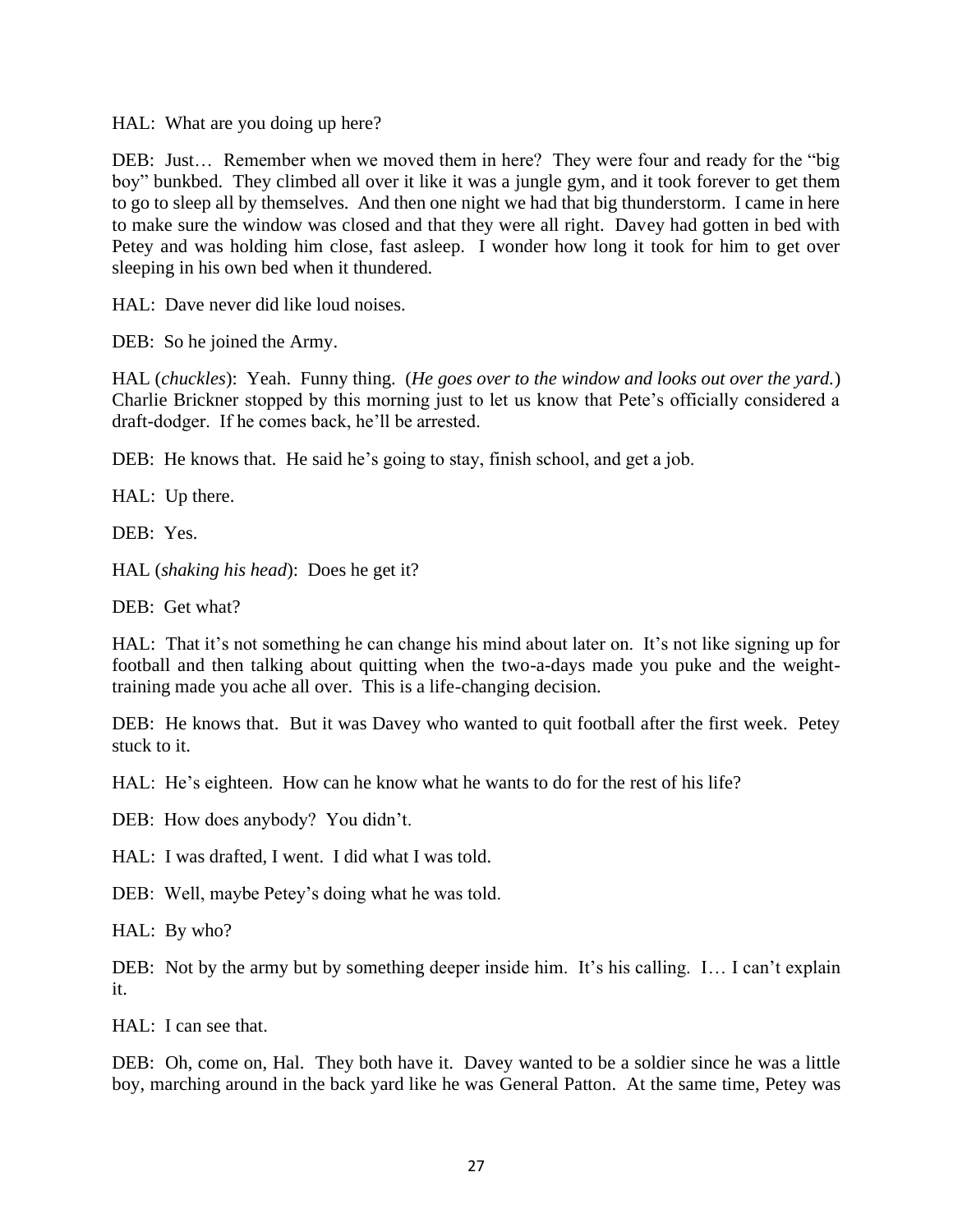hiking himself up on the piano bench and poking out the songs he was hearing on the radio. It's no different.

HAL: It is when you can get court-martialed for it.

DEB: Is that the most important thing?

HAL: I don't want to see my son in the stockade.

DEB: That won't happen. He's not coming back.

HAL: Never?

DEB: Probably not.

HAL: Jesus.

DEB: We can still go see him if we want.

HAL: Does Dave know?

DEB: Yes. He knows all about it. He knows he can't talk to him, write to him, see him. Maybe when the war is over. But until then... (*DEB stands*.) So. I'll go call in the pizza order.

(*DEB exits, leaving HAL standing in the middle of the room. He looks around. The lights fade to black. After a moment we hear the faint sounds of a helicopter, the sound rising then falling as it goes by. The lights come up on the open area, their color suggesting that we are in a warm place. After a moment DAVE enters wearing a uniform with a Red Cross arm band. He is carrying a cassette tape recorder with a microphone attached. As he enters, he is speaking into the microphone.)*

DAVE: Okay, hi, Mom and Dad. I'm trying out this new method of communications. You know how I'm not so good about writing, and it's a lot easier to talk into this tape recorder than sit down in the barracks and write, so…here goes. Today marks five months of deployment here in 'Nam. I'm currently stationed at a field hospital, but I can't tell you where because I can't, and 'sides, even if I could, you wouldn't know where it is. (*Beat.*) It's been pretty busy. I'm sure the nightly news is full of stories about how it's going but… you really don't get it until you see it. I've been sent out on a couple of missions to where the actual fighting is going on, doing relief at an aid station and… well, I'm learning a lot, Mom. I've seen some… (*He pauses, then stops the tape, takes a couple of deep breaths, then starts again.*) Seen some pretty bad injuries and stuff. Best thing we can do, though, is get 'em patched up as best we can and then evac them out to the hospital and let the pros take care of 'em. That's my job.

(*Another helicopter flies by, this one a little closer. DAVE stops the tape, watches it go by, then restarts the tape.*)

DAVE (*cont'd*): Anyway, um, oh, I got a letter from Charlie Brickner. He's still stateside but he knows where I'm stationed. Said he was glad to hear I was doing my duty and that it was too bad that Pete didn't feel the same way. So, uh, Dad, when you see him again, could you please tell him to go fuck himself? Appreciate it. (*Pause.*) Been thinking about you guys a lot. I know you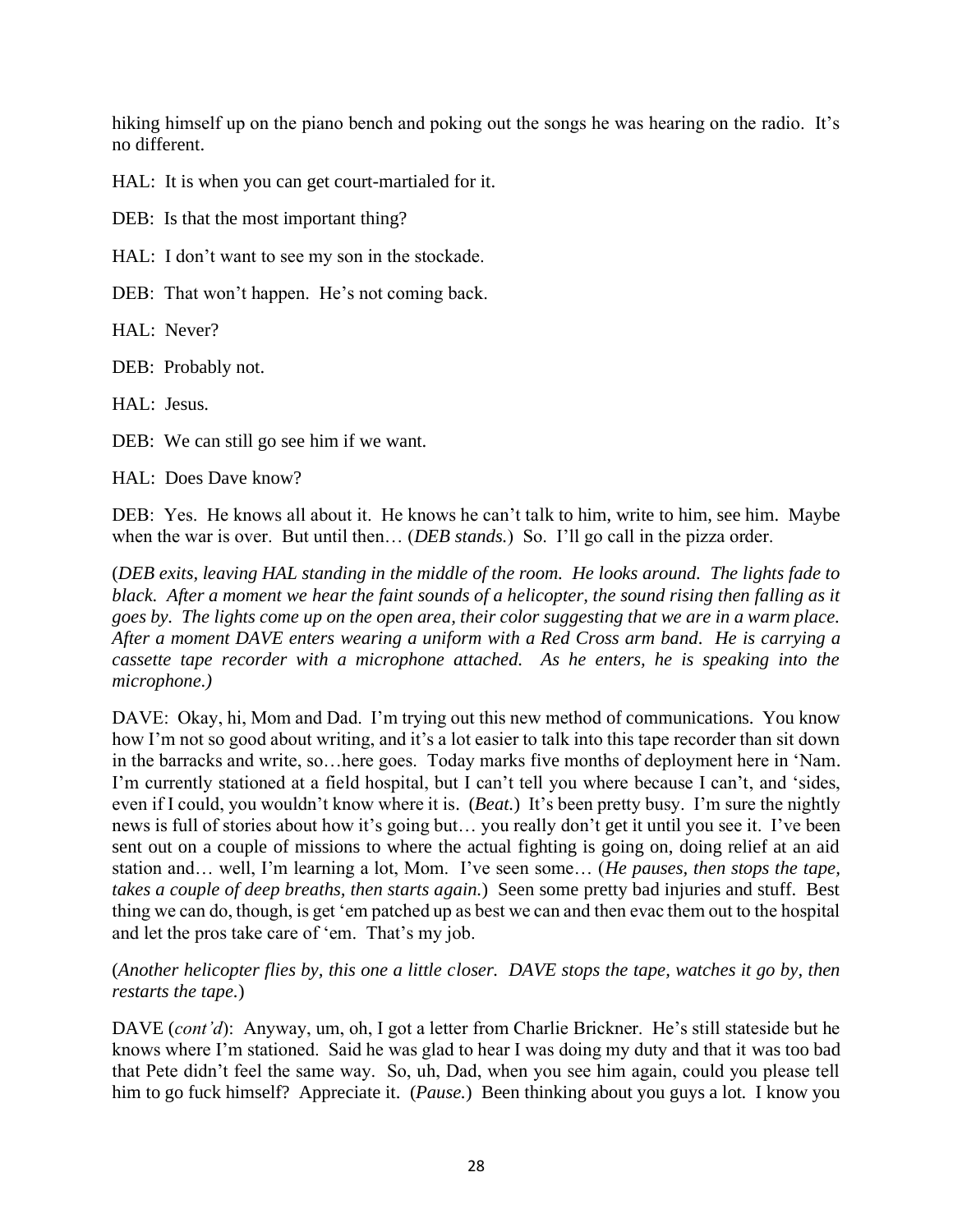won't get this for a couple of weeks… just in time for Halloween, I guess… but I want you to know that I'm okay and so far, so good. The beer here sucks; they ship in some crap from the states and it tastes like it's brewed through a horse. But I've got some good buddies here in my unit and we're just glad to be alive, makin' the world safe for General Motors. And it looks like the Tigers finished in second, twelve games behind the Orioles. (*Pause.*) Anyway, gotta go back on duty. I'll be talkin' to ya soon. And if you talk to you-know-who, you know what to say.

(*DAVE stops the tape, then exits Upstage, the lights cross-fading to the kitchen. DEB and HAL are sitting at the table, a padded mailing envelope and a cassette recorder in front of them. As the lights come up, HAL is shutting off the recorder.*)

HAL: Making the world safe for General Motors. Yeah, ain't that the truth.

DEB (*looking at the envelope*): Postmarked four weeks ago. I hope he's still okay.

HAL: He is. We would have heard otherwise.

DEB: Don't even think that.

HAL: No, what I mean is  $-$ 

DEB: I know what you mean. And he's right about Charlie Brickner. He's a flaming asshole.

HAL (*chuckling*): Don't hold back, Deb.

DEB: I mean it. At the dinner at the Vee last week he made a point of asking me if Petey was coming home for the holidays and how proud we should be of Davey for doing his patriotic duty. I wanted to brain him with a beer bottle. They should ship him over there.

HAL: Oh, hell, he'd crap his pants the minute he set foot in Saigon. Don't pay him any attention.

DEB: He's got a big mouth. And he's talking to people at the Vee. What if he screws up your chances to be the post commander?

HAL: Let him talk. My world does not revolve around the Vee. If they want Stan Tasker to be the next post commander, then let them have him. (*Beat.*) You gonna call Pete? Pass along the message?

DEB: You can call him. Number's right there by the phone.

HAL: Maybe later.

DEB: Hal. Call him.

HAL: I will.

DEB: He's been gone over a year. You haven't spoken to him since he left.

HAL: I know that. I just... I don't know what to say.

DEB: Oh, for Christ's sake, Hal. He's your son. Make it simple.